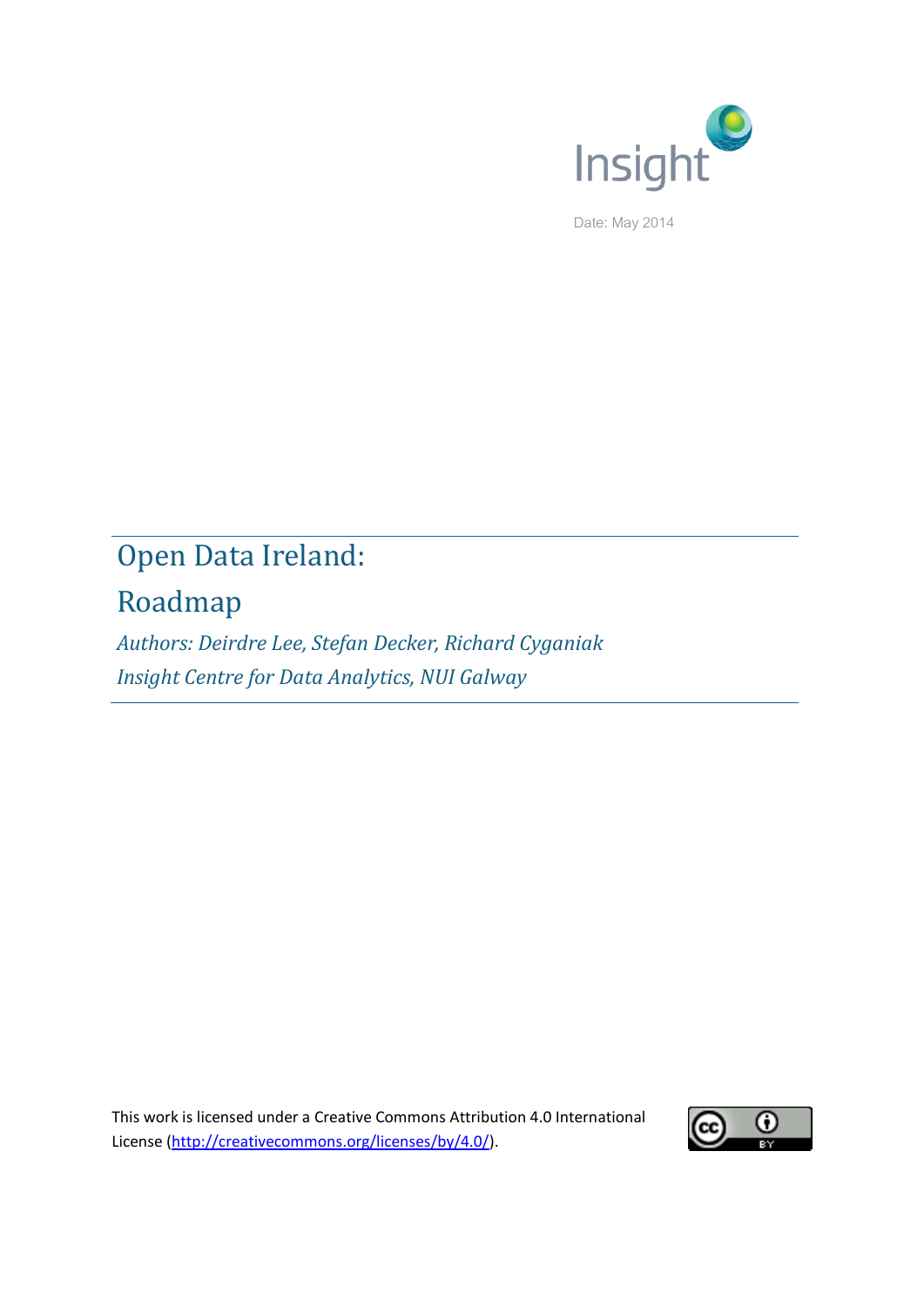# **Contents**

| $\mathbf{1}$   |       |  |  |
|----------------|-------|--|--|
|                | 1.1   |  |  |
|                | 1.2   |  |  |
| $\overline{2}$ |       |  |  |
|                | 2.1   |  |  |
|                | 2.2   |  |  |
|                | 2.3   |  |  |
| 3              |       |  |  |
|                | 3.1   |  |  |
|                | 3.1.1 |  |  |
|                | 3.1.2 |  |  |
|                | 3.1.3 |  |  |
|                | 3.1.4 |  |  |
|                | 3.1.5 |  |  |
|                | 3.2   |  |  |
|                | 3.2.1 |  |  |
|                | 3.2.2 |  |  |
|                | 3.2.3 |  |  |
|                | 3.2.4 |  |  |
|                | 3.2.5 |  |  |
|                | 3.3   |  |  |
| 4              |       |  |  |
|                | 4.1   |  |  |
|                | 4.2   |  |  |
|                | 4.3   |  |  |
|                | 4.4   |  |  |
|                | 4.5   |  |  |
|                | 4.6   |  |  |
|                | 4.7   |  |  |
|                | 4.8   |  |  |
|                | 4.9   |  |  |
|                | 4.10  |  |  |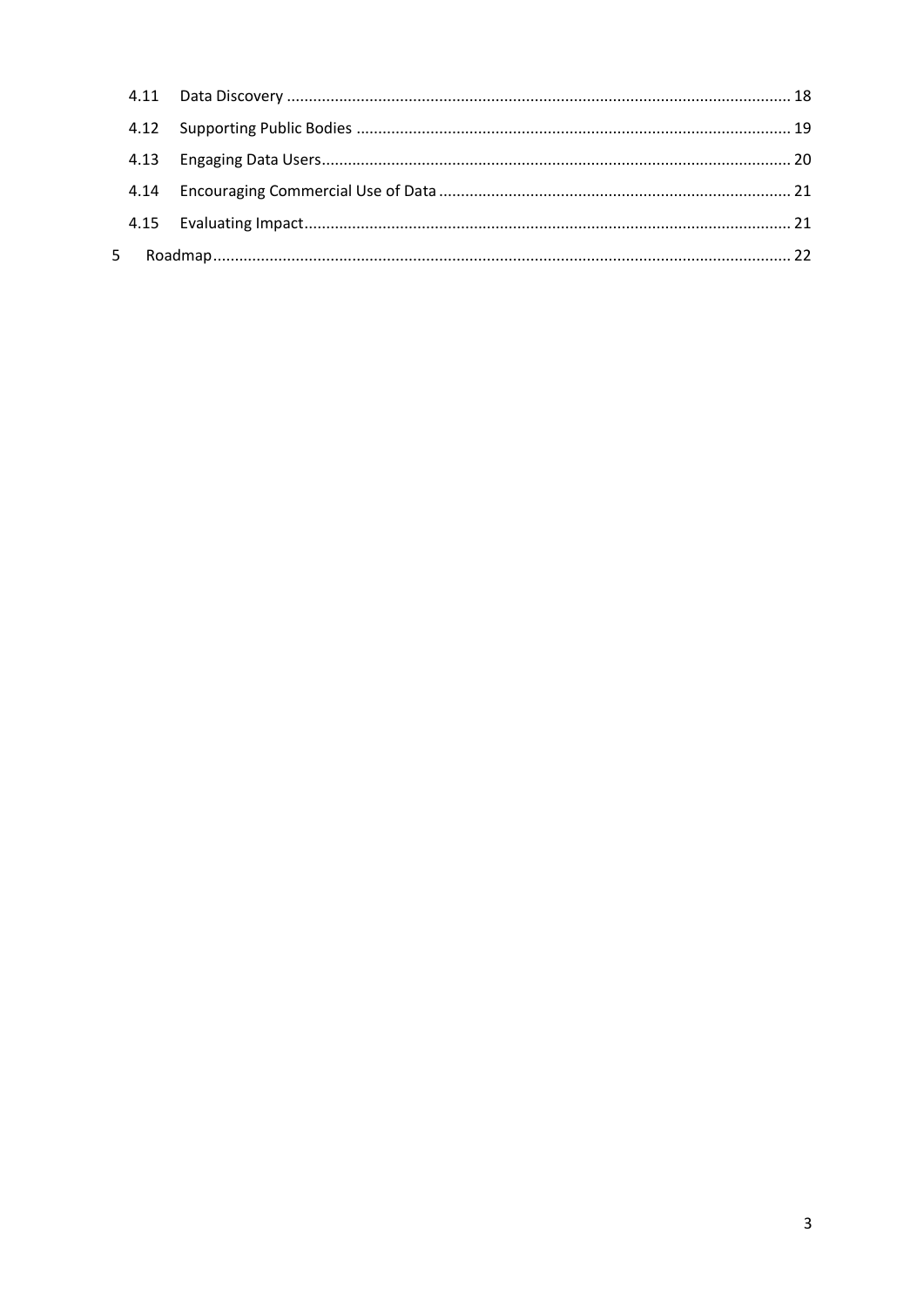# <span id="page-3-0"></span>**Glossary**

| <b>AIRO</b>      | All-Ireland Research Observatory                                     |
|------------------|----------------------------------------------------------------------|
| <b>API</b>       | <b>Application Programming Interface</b>                             |
| <b>CC</b>        | <b>Creative Commons</b>                                              |
| <b>CKAN</b>      | Comprehensive Knowledge Archive Network                              |
| <b>CSO</b>       | <b>Central Statistics Office of Ireland</b>                          |
| <b>DCMI</b>      | Dublin Core Metadata Initiative                                      |
| <b>DPER</b>      | Department of Public Expenditure and Reform                          |
| <b>DRI</b>       | Digital Repositories Ireland                                         |
| EC               | <b>European Commission</b>                                           |
| <b>EPA</b>       | Environmental Protection Agency, Ireland                             |
| <b>FOI</b>       | Freedom of Information                                               |
| GML              | Geography Markup Language                                            |
| <b>HTML</b>      | Hypertext Markup Language                                            |
| <b>IETF</b>      | Internet Engineering Task Force                                      |
| <b>INSPIRE</b>   | Infrastructure for Spatial Information in the European Community     |
| ISA.             | Interoperability Solutions for European Public Administrations       |
| <b>ISDE</b>      | Irish Spatial Data Exchange                                          |
| <b>ISDI</b>      | Irish Spatial Data Infrastructure                                    |
| <b>ISO</b>       | International Organization for Standardization                       |
| <b>JSON</b>      | JavaScript Object Notation                                           |
| LGMA             | Local Government Management Agency                                   |
| <b>NTA</b>       | <b>National Transport Authority</b>                                  |
| <b>OASIS</b>     | Organization for the Advancement of Structured Information Standards |
| <b>OGC</b>       | Open Geospatial Consortium                                           |
| OGL              | UK Open Government License                                           |
| <b>OKFN</b>      | Open Knowledge Foundation                                            |
| OSi              | <b>Ordnance Survey Ireland</b>                                       |
| <b>PSI</b>       | <b>Public Sector Information</b>                                     |
| <b>PSB</b>       | Public Sector Body                                                   |
| <b>RDF</b>       | <b>Resource Description Framework</b>                                |
| <b>RTE</b>       | Radio Teilifis Éireann                                               |
| SDMS             | Statistical Data and Metadata eXchange                               |
| <b>SKOS</b>      | Simple Knowledge Organization System                                 |
| <b>SLA</b>       | Service Level Agreement                                              |
| SPARQL           | SPARQL Protocol and RDF Query Language                               |
| URI              | Unique Reference Identifier                                          |
| URL              | Unique Reference Locator                                             |
| W <sub>3</sub> C | World Wide Web Consortium                                            |
| WMS              | Web Map Service                                                      |
| <b>XBRL</b>      | eXtensible Business Reporting Language                               |
| XML              | Extensible Markup Language                                           |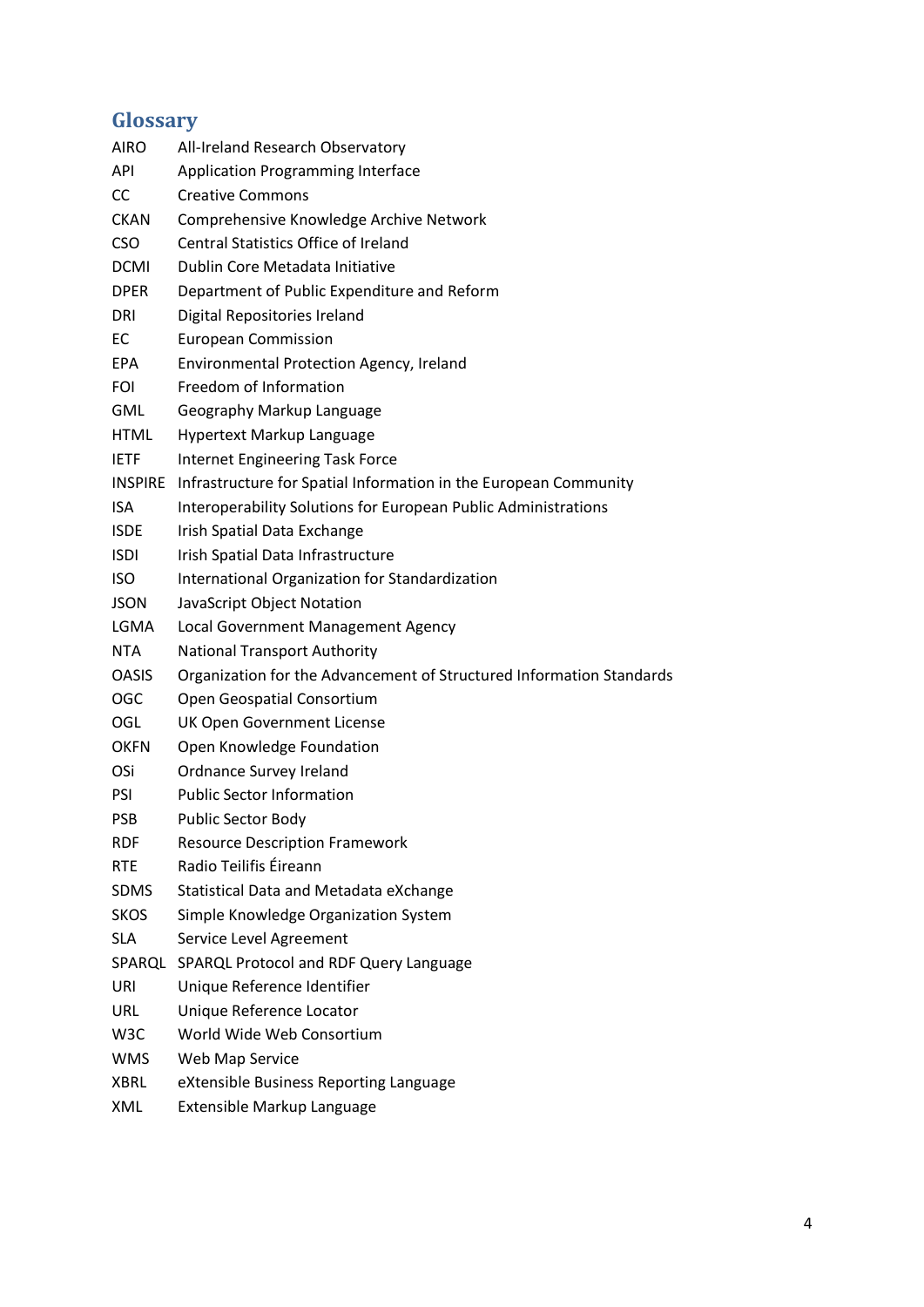# <span id="page-4-0"></span>**1 Introduction**

## <span id="page-4-1"></span>**1.1 Goal Definition**

A study from EMC<sup>1</sup> from 2014 predicts the doubling of the available data in the "Digital Universe" every two years between now and 2020. This rapid growth is a challenge for society – how to put the available data to use effectively? This is a challenge in many areas of society - in government and public administration, in industry, with cultural institutions, archives, and in research.

Open Data is an answer to this challenge. It is not only a movement and activity, but also motivating the development of a set of standards and best practices which enable the publishing and deployment of data - regardless if the data is publicly available or used in a more closed environment.

Open Data provides a unique opportunity to use public and private data, to create the standard infrastructure necessary which fuels economic, governmental and societal activity across many different domains and area. This is enabled by joint common standards to describe datasets and the ability to integrate information, e.g., by establishing common ways how to identify entities of interest so that data, information and knowledge from many different domains can be used for problem solving and guiding of activities.

Open Government Data supports a number of different objectives; it facilities transparency in Government, e.g., by showing showing how public money is being spent and contributing factors to decisions. But Open Government Data also facilitates business and planning activities, e.g., by enabling the identification of business opportunities in specific areas or helping to identifying - even within the Government, where underdeveloped areas need specific attention for example for building childcare, schools or hospitals. It also creates new and opportunities to exploit this data in unforeseen way, especially as more and more datasets become available that this data can be combined with.

### <span id="page-4-2"></span>**1.2 Open Data Across Society**

The goal of this roadmap and activity is specifically to address Open Government Data, but in order to realise all the possibilities and benefits that Open Data can provide a society needs to take many data sources and usages into account. Ideally the selected standards and best practices are usable and deployable across many domains for public and private data.

Data originating from public sources include a number of different areas, e.g., data from cultural heritage sources such as libraries, museums, and archives as well as data originating from research activities. These datasets are becoming more usable and deployable and have a greater effect is they are interoperable - if historic data originating from archives can be effectively aggregated with data originating from current research activities. The use of common standards and best practices across these areas facilitates this effective use.

Inside and outside of Ireland are a number of activities which provide synergies within these domains. As examples the Digital Repository of Ireland (DRI)<sup>2</sup> links together and preserve both

1

<sup>&</sup>lt;sup>1</sup> <http://www.emc.com/leadership/digital-universe/index.htm>

<sup>&</sup>lt;sup>2</sup> <http://www.dri.ie/about>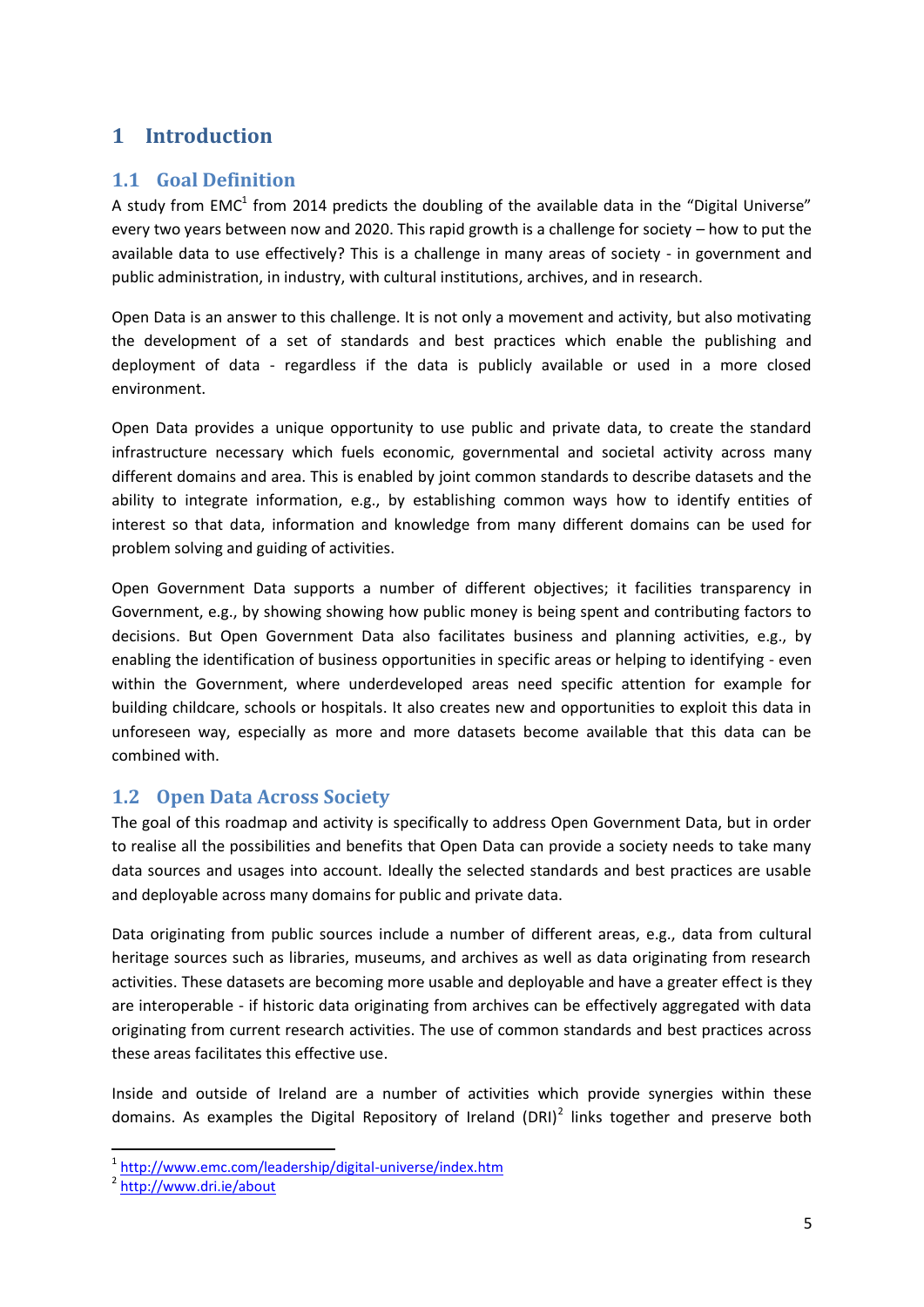historical and contemporary social and cultural data held by Irish institutions. The Research Data Alliance (RDA)<sup>3</sup>, is an international initial initiative to aiming to build the social and technical bridges that enable open sharing of data. Ideally all these initiatives share a common set of standards but also infrastructure that enable sharing and reusing data.

To maximise the benefit of Open Data for the society synergies and collaboration between the different areas need to be established - between society, government, research, libraries and archives, but ultimately also establishing interoperability with private and business data sources.

The goal of this roadmap is to provide a step into this direction.

a<br>Anttps://rd-alliance.org/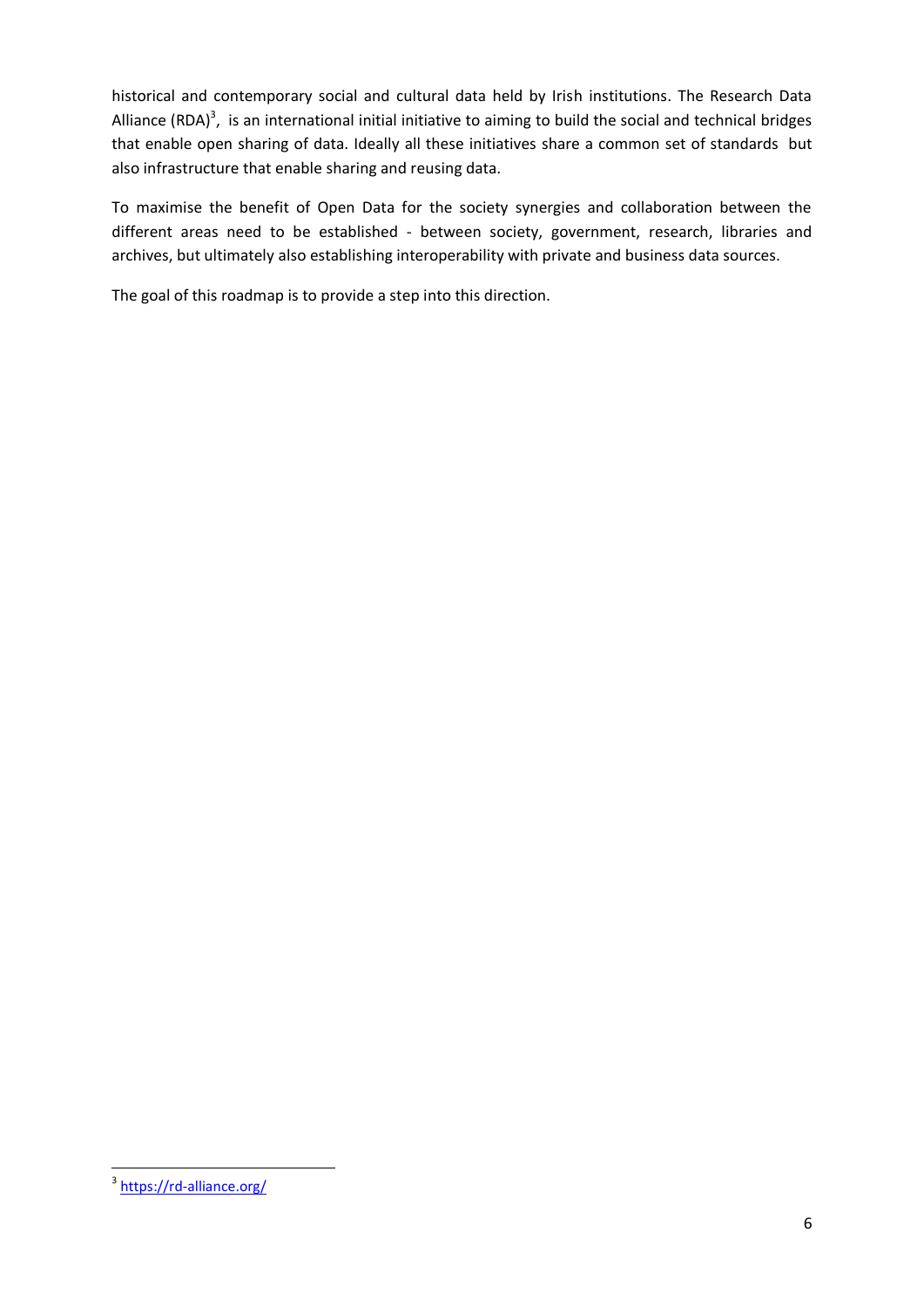## <span id="page-6-0"></span>**2 Objectives**

### <span id="page-6-1"></span>**2.1 Short-term Objectives (1 year)**

- S.1 Agree a National Open Data Strategy, including commitments, goals, principles, and guidelines, using the Best Practice Handbook and this Roadmap.
- S.2 Align the National Open Data Strategy, with other national data strategies, such as the National Spatial Data Strategy, the Data Sharing and Governance Bill and those set out by the National Statistics Board.
- S.3 Agree a National Open Data Roadmap, including detailed actions and time-frame, based on this document.
- S.4 Agree an Open Data License to use for all Irish Open Data, as suggested in the Best Practice Handbook.
- S.5 Publish data on a national portal so that all government data that has been released can be found easily in one place.
- S.6 Release high-quality Open Data that is timely, comprehensive, and accurate. To the extent possible, data will be in their original, unmodified form and at the finest level of granularity available.
- S.7 Release as much data as possible, and where it is not possible to offer free access at present, promote the benefits and encourage the allowance of free access to data.
- S.8 Release at least 10% of Open Data as 5-star Linked Open Data.
- S.9 Develop links with civil society organisations, the business community and citizens to allow the public to provide feedback on the most important data they would like released.
- S.10 Encourage innovative uses of data through the organisation of challenges, prizes or mentoring for data users in our individual jurisdictions.
- S.11 Increase the capacity of public bodies to publish Open Data.
- S.12 Provide continuous evaluation of the progress and impact of the Open Data initiative.

### <span id="page-6-2"></span>**2.2 Medium-term Objectives (2 years)**

- M.1 Define a recommended set of standards for the publication of Irish Open Data, to facilitate internal and external data interoperability
- M.2 Work to increase Open Data literacy and encourage people, such as developers of applications and civil society organisations, to unlock the value of Open Data.
- M.3 Make key datasets, namely National Statistics, National Maps, National Elections and National budgets available and discoverable, and accessible.
- M.4 Put in place a preservation strategy for Open Data.
- M.5 Release at least 20% of Open Data as 5-star Linked Open Data.
- M.6 Develop a cross-sector data infrastructure ensuring data interoperability

### <span id="page-6-3"></span>**2.3 Long-term Objectives (3 years)**

- L.1 Establish an expectation that all government data be published openly by default.
- L.2 Release at least 40% of Open Data as 5-star Linked Open Data.
- L.3 Facilitate an Open Government culture across the public sector.
- L.4 Determine the to-date economic impact of Open Data in Ireland.
- L.5 Improve overall transparency of the Irish public sector and increase the levels of trust.
- L.6 Ensure the individual's right to privacy is protected.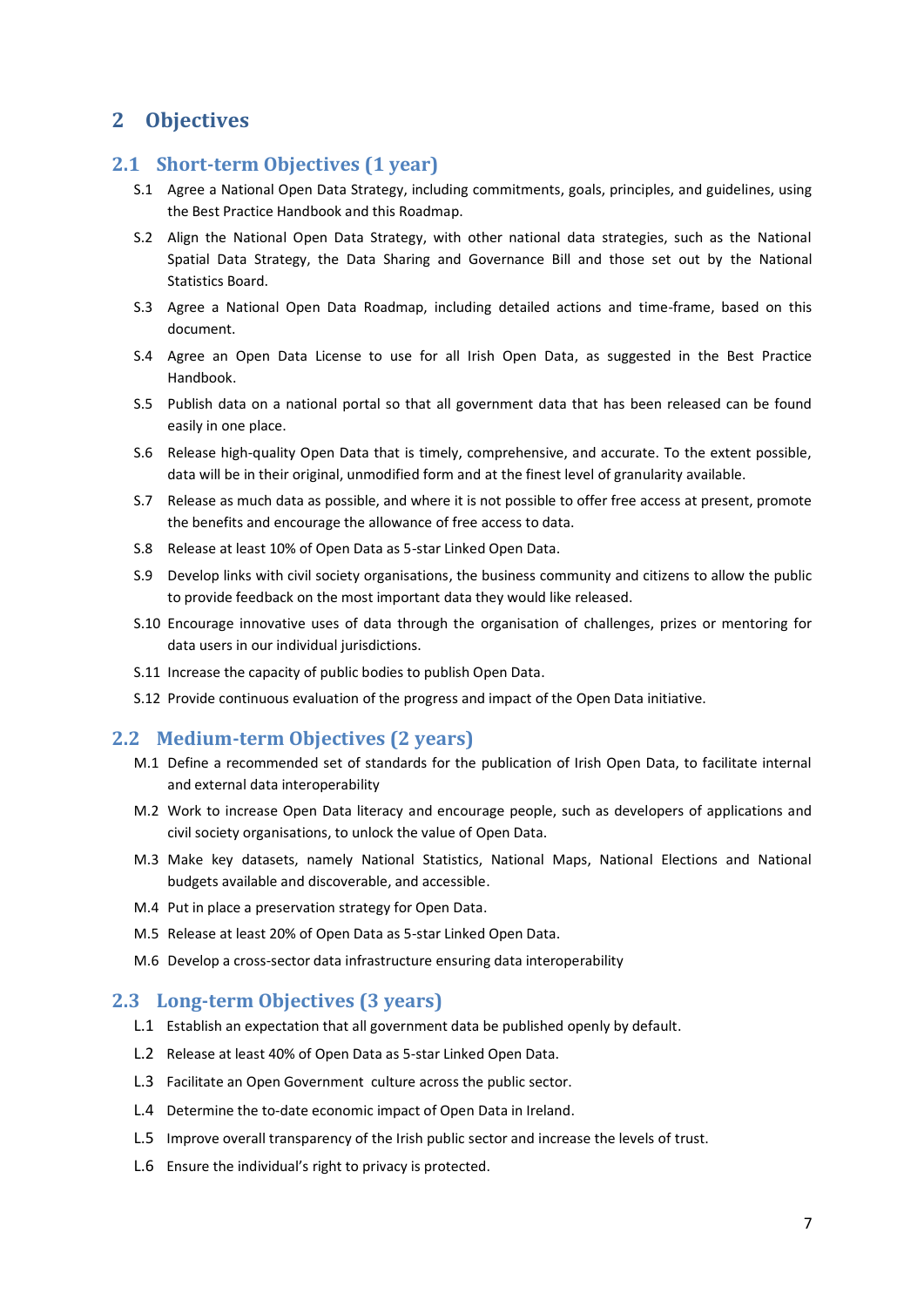# <span id="page-7-0"></span>**3 Governance**

As part of the Open Data Ireland Initiative, the Minister for Public Expenditure and Reform Mr Brendan Howlin TD, announced the commitment to:

- establish an **Open Data Board –** to design and oversee effective governance of Open Data in Ireland
- set up an **Open Data Steering and Implementation Group –** to drive progress in making public sector data much more widely available and accessible**;**

In addition to the Open Data Board and SIG, we recommend that a specific **Open Data Officer** role is created for a person/team within the Department of Public Expenditure and Reform, who will be the official contact point for the Open Data Ireland initiative and responsible for the maintenance of data.gov.ie.

As part of the Roadmap for Open Data Ireland, we make the following recommendations in terms of the Open Data Board and the Open Data Steering and Implementation Group (SIG).

### <span id="page-7-1"></span>**3.1 Open Data Board**

### <span id="page-7-2"></span>**3.1.1 Appointment**

The Open Data Board should be appointed by the Minister, in accordance with the guidelines set out at <http://www.per.gov.ie/appointments-to-state-boards/> Inline with TASC's recommendations in its report 'Public Appointments : Options for Reform' [REF], the three guiding principles that should be used for the appointments are:

- Appointments based on merit;
- Respect for diversity;
- Transparency.

The 'Model A' appointment process from TASC's report may be suitable for the appointment of the Open Data Board.

*Model A maintains the role of the minister in making appointments and relies on parliamentary committees or similar bodies for oversight. It also includes appointment protocols and codes of practice, the publication of selection criteria and potential conflicts of interest, and advertising available positions widely*

#### <span id="page-7-3"></span>**3.1.2 Role**

The role of the Open Data Board includes governance, support, oversight, advice, and evangelism.

- **Governance**: Agree on the detailed roadmap for Open Data Ireland
- **Support**: Provide support for the Open Data Ireland initiative for the four areas below (more detail in Best Practice Handbook)
	- o Leadership: Encourage strong political and managerial leadership on Open Data across the public sector.
	- o Policy: Put in place a National Open Data Strategy, including commitments, goals, and principles
	- o Financial: Establish and provide funding to ensure the sustainability and growth of Open Data Ireland.
	- o Capacity-building: Establish capacity-building activities for public-sector bodies, user engagement and business engagement.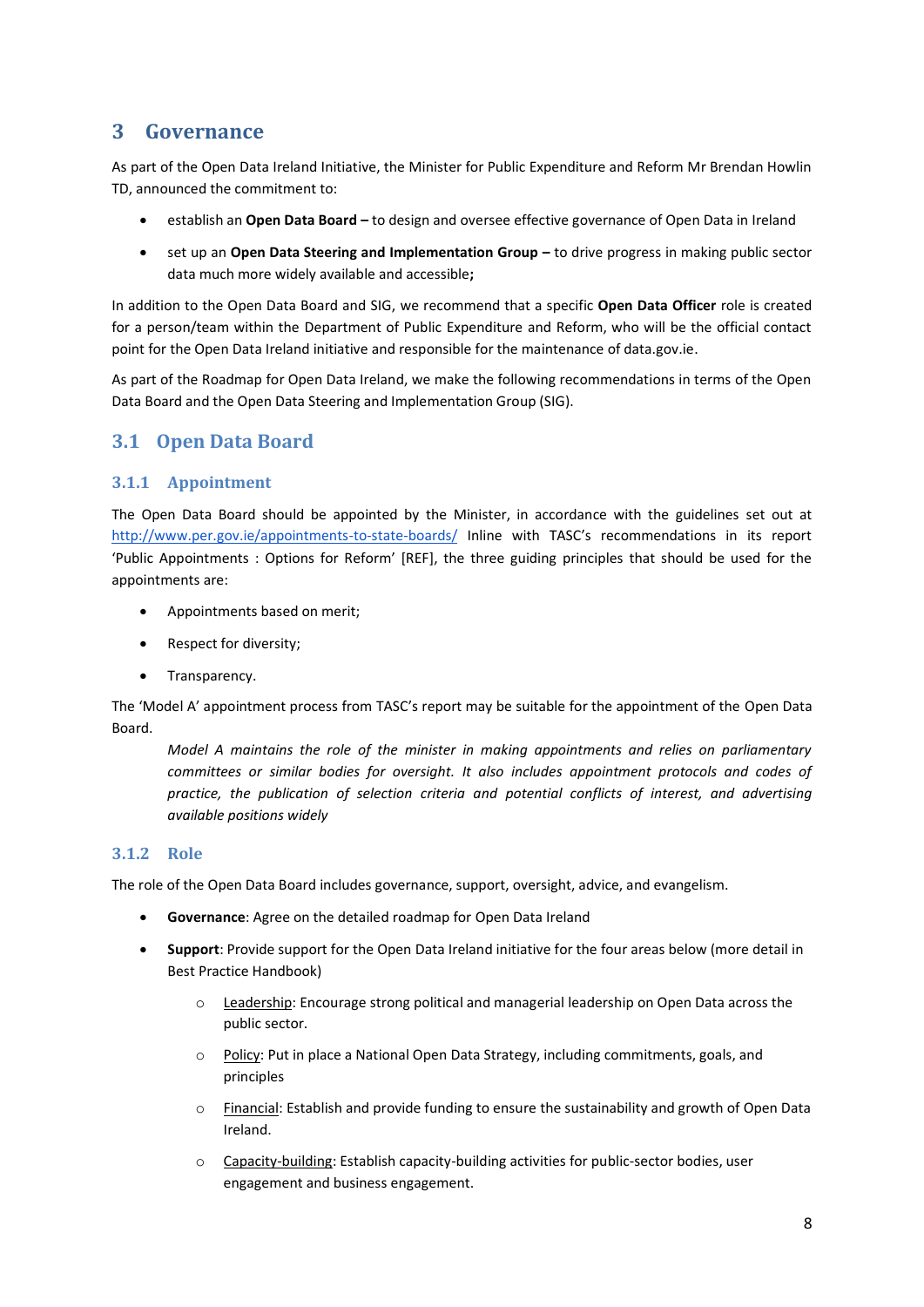- **Oversight**: Agree on the evaluation framework for Open Data Ireland and provide continual assessment of the initiative based on this framework
- **Advisory**: Provide advice to the government on issues relating to Open Data.
- **Evangelism**: Disseminate the benefits and results of the Open Data Ireland Initiatives across their networks.

### <span id="page-8-0"></span>**3.1.3 Terms**

The Open Data Board will report to the Minister of Public Expenditure and Reform. It is recommended that the board should meet at least quarterly and be reappointed at least every two years.

### <span id="page-8-1"></span>**3.1.4 Composition**

It is recommended that the board comprises of at least 40% non public-sector members, with representatives from civil-society, research and industry communities. A recommended composition of the board is:

- 1. The Chief Information Officer (CIO)
- 2. Head of DPER's Government Reform Unit
- 3. The Ombudsman/Information Commissioner
- 4. Representative from the National Spatial Data Strategy
- 5. Representative from the National Statistics Board
- 6. Representative from Local Government
- 7. Representative from Research/Academia
- 8. Representative from Civil Society
- 9. Representative from Business Umbrella Group
- 10. Representative from Multinational
- 11. Representative from SME

#### <span id="page-8-2"></span>**3.1.5 Charter**

The charter of the Open Data Board, defining its terms of reference, will be defined by the Department of Public Expenditure and Reform, to include an open, public consultation.

# <span id="page-8-3"></span>**3.2 Open Data Steering and Implementation Group (SIG)**

### <span id="page-8-4"></span>**3.2.1 Appointment**

The Open Data Steering and Implementation Group (SIG) should be appointed by the Minister of Public Expenditure and Reform, following an open nomination process, similar to the Open Data User Group in the UK. Nominations should be invited from public-bodies, civil-society, research and industry.

Similar to the Open Data Board, the three guiding principles that should be used for the appointments are:

- Appointments based on merit;
- Respect for diversity;
- Transparency.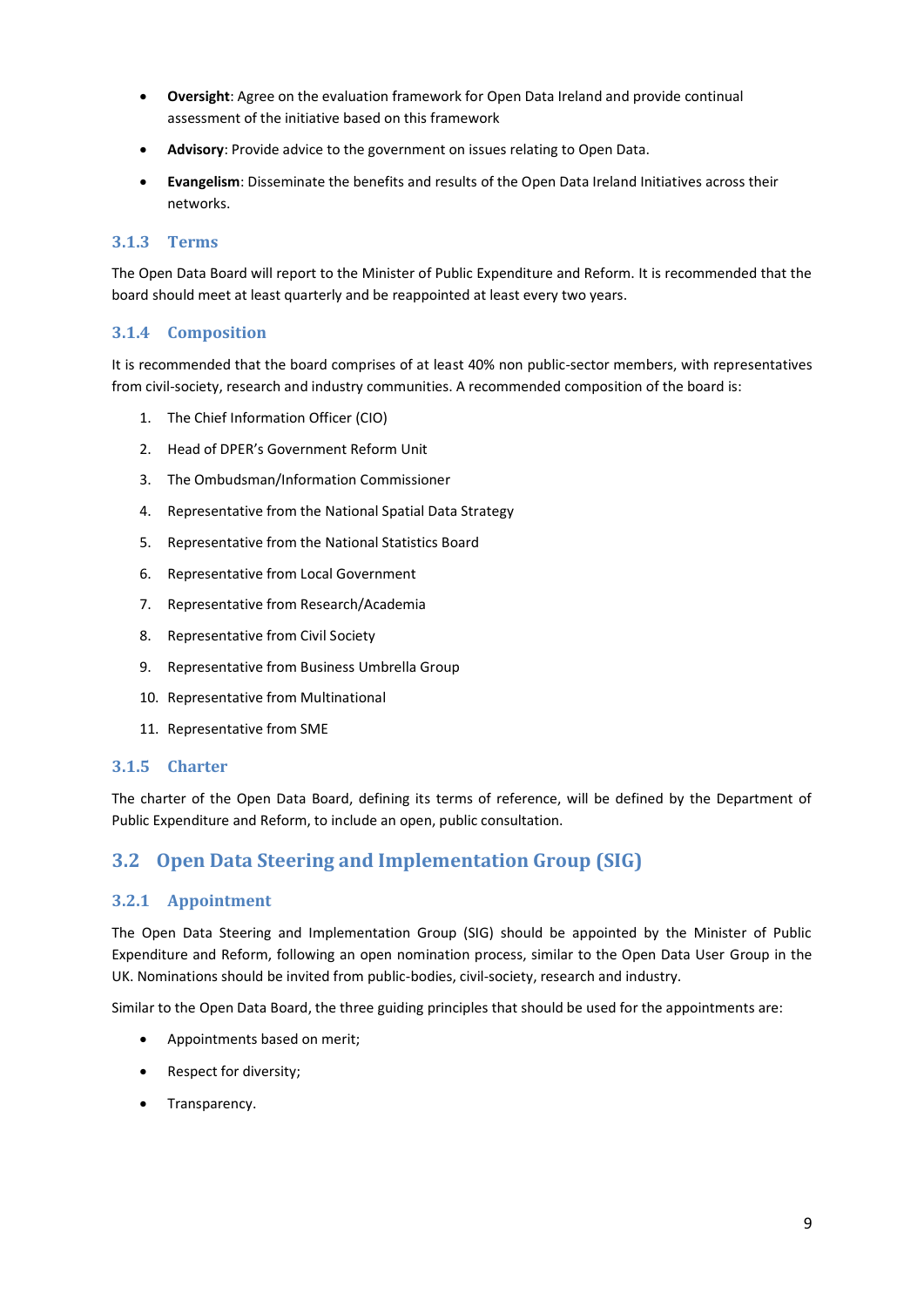#### <span id="page-9-0"></span>**3.2.2 Role**

The role of SIG includes steering, implementation, awareness and capacity building, and evaluation:

- **Steering**: Ensure the implementation of the Open Data Ireland initiative follows the Roadmap set out by the Open Data Board, and is in accordance with the National Open Data Strategy.
- **Implementation**: Assign, drive and oversee the implementation of each of the actions defined in the Roadmap
- **Awareness and Capacity building**:
	- $\circ$  General: Organise Open Data awareness and capacity building activities for the general public
	- o Industry: Organise Open Data awareness and capacity building activities specifically targeted at industry.
- **Evaluation**: Continually evaluate the progress and results of the Open Data Ireland initiative according to the evaluation framework set out by the Open Data Board

#### <span id="page-9-1"></span>**3.2.3 Terms**

SIG will report to the Open Data Board. It is recommended that the board should meet at least every two months and hold a nomination process at least every year. Members should not remain in the group longer than three years.

### <span id="page-9-2"></span>**3.2.4 Composition**

SIG should have an independent (non public-sector) chair, who will be appointed by the Minister of Public Expenditure and Reform from the group of successful nominees.

It is recommended that the board comprises of at least 50% non public-sector members, with representatives from civil-society, research and industry communities. A recommended composition of the board is:

- 1. Representative from DPER
- 2. Representative from local government
- 3. An Open Data Expert
- 4. Representative from the geospatial sector
- 5. Representative from the statistics sector
- 6. Representative from the health sector
- 7. Representative from the transport sector
- 8. Representative from the environment sector
- 9. Representative from the research/academia
- 10. Representative from the archive/cultural heritage sector
- 11. Representative from civil society
- 12. Representative from civil society
- 13. Representative from industry (SME/start-up)
- 14. Representative from industry (SME/start-up)
- 15. Representative from industry (MNC)
- 16. Representative from industry (MNC)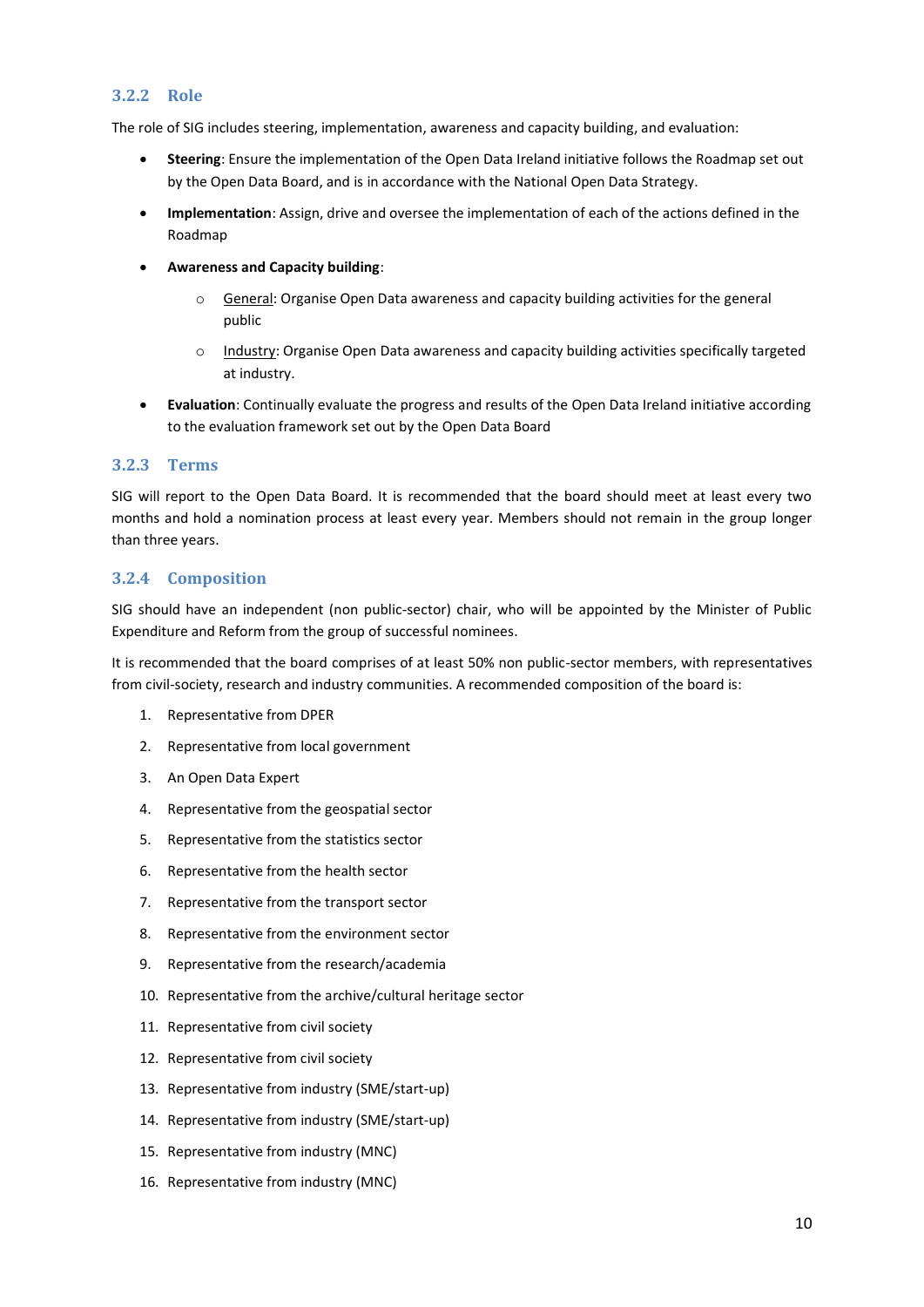#### <span id="page-10-0"></span>**3.2.5 Charter**

The charter of SIG, defining its terms of reference, will be defined by the Department of Public Expenditure and Reform, to include an open, public consultation.

### <span id="page-10-1"></span>**3.3 DPER Open Data Officer**

The Open Data Officer is a person/team within the Department of Public Expenditure and Reform. The role of the Open Data Officer is to:

- be the official contact point for the Open Data Ireland initiative
- Maintain the running of the Open Data portal 'data.gov.ie'
- Manage funding schemes, including the processing of applications/grants
- Provide any necessary administrative assistance to the Open Data Ireland initiative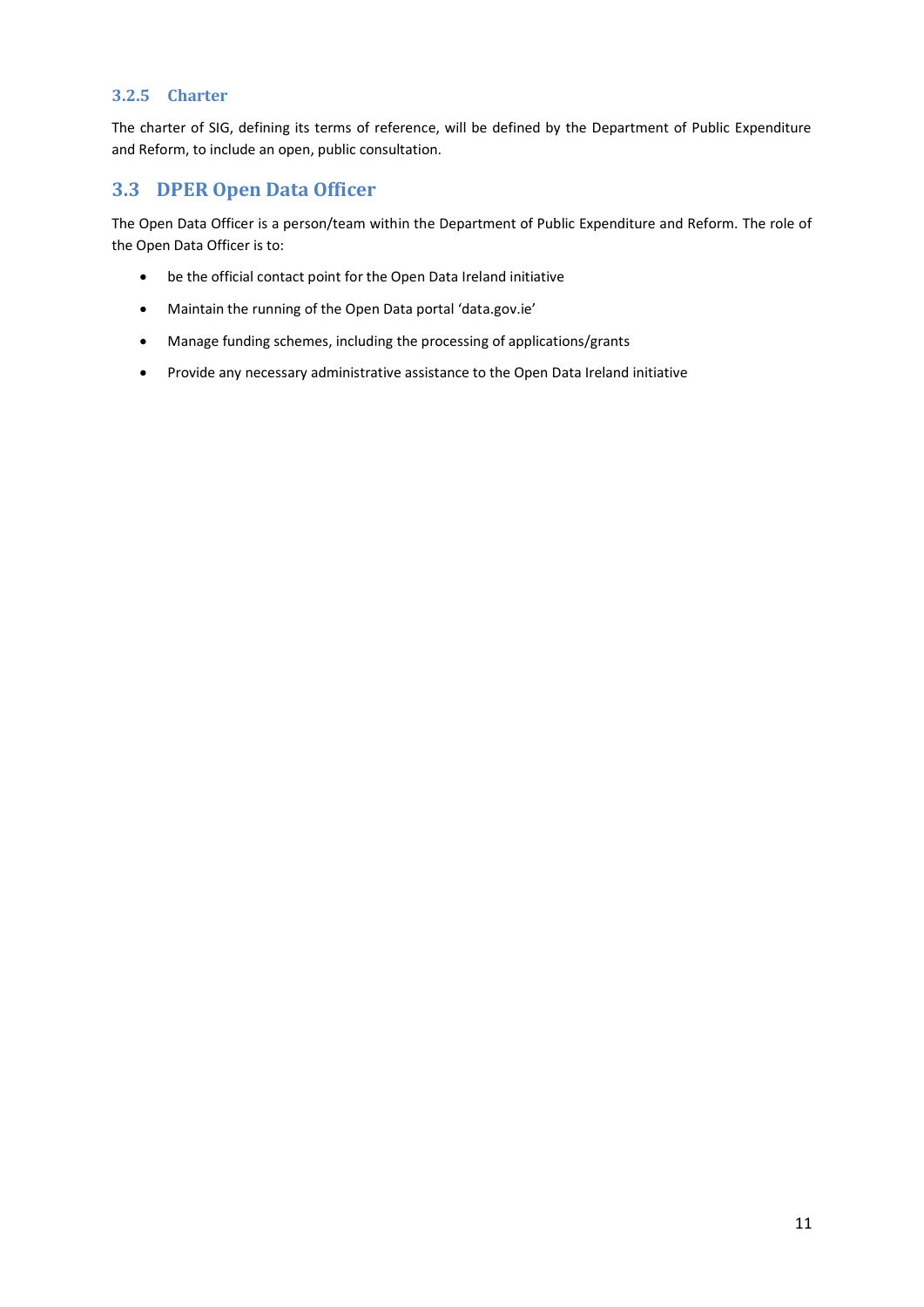# <span id="page-11-0"></span>**4 Actions**

# <span id="page-11-1"></span>**4.1 Carrying out a Data Audit**

### **Recommendations:**

- a) Each public body should carry out a data audit of the data they currently manage.
- b) Information on each dataset should be recorded according to the standard metadata format of the national Open Data portal.
- c) Information for each dataset should include:
	- o Potential for release as Open Data (governed by an 'Open by Default' principle)
	- o Legal information
	- o Organisational information
	- o Technical information
	- o Value assessment
- d) Those datasets that are recognised as 'high-value' should be released proactively
- e) The data audit results should be made available on the national Open Data portal, so that users can request the publication of the complete dataset (demand-driven publication).

- a) Each public body should carry out a data audit of the data they currently manage.
- b) Those datasets that are recognised as 'high-value' should be released proactively
- c) The data audit results should be made available on the national Open Data portal, so that users can request the publication of the complete dataset (demand-driven publication).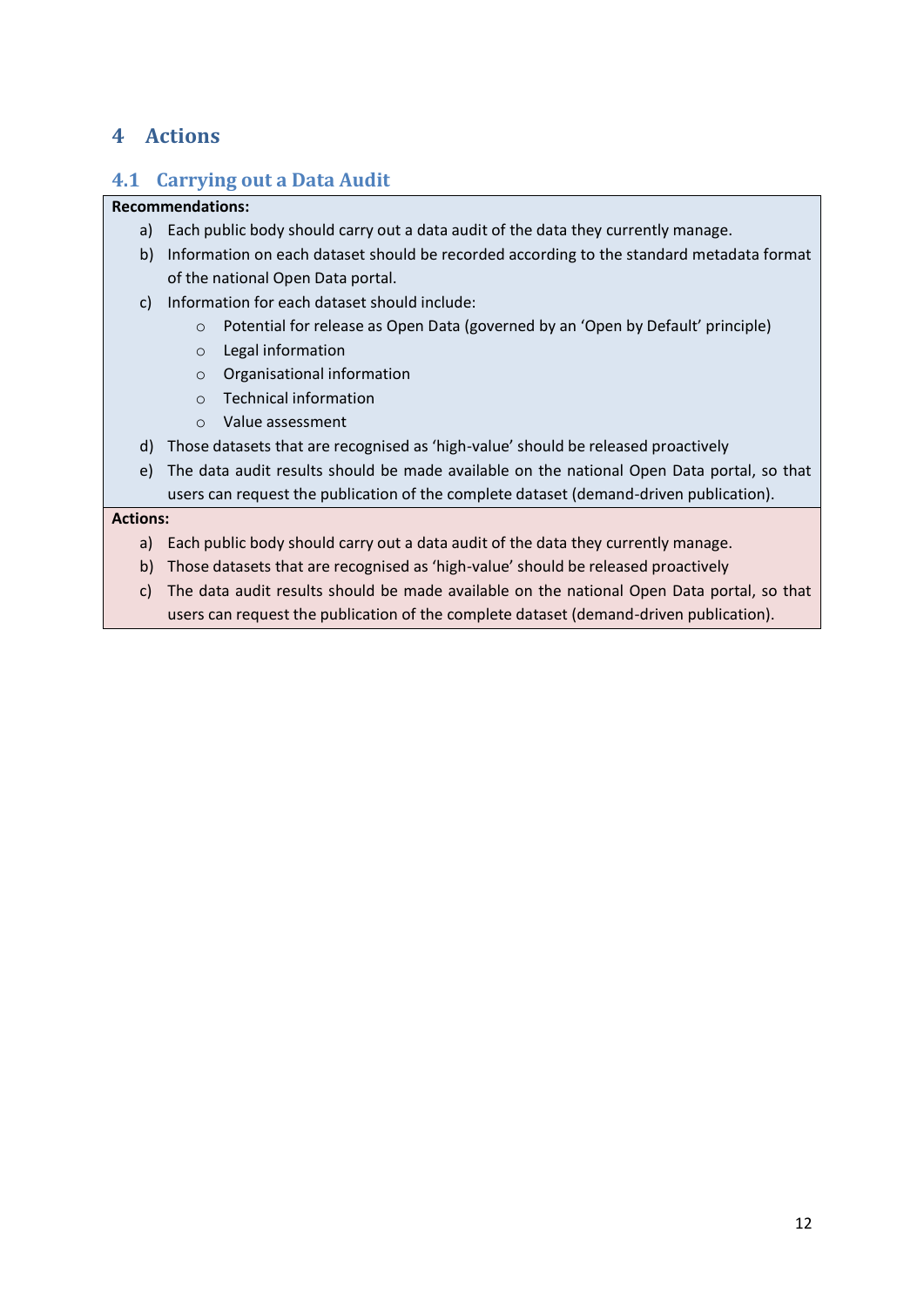# <span id="page-12-0"></span>**4.2 Dataset Selection**

For recommendations on address and map data, see section [4.3.](#page-14-0)

- a) For already published public data ensure the data is published as Open Data, i.e. machinereadable, with metadata, under an Open License.
- b) Hold regular public consultations on what other datasets should be released as Open Data.
- a) Facilitate new dataset requests via the Open Data portal
- b) Facilitate feedback on individual datasets via the Open Data portal
- c) As per the G8 Open Data Charter, prioritise the following key datasets for release as Open Data:
	- o **National Statistics** 
		- CSO data a[t http://statcentral.ie/](http://statcentral.ie/)
	- o **National Maps (see section [4.3\)](#page-14-0)**
	- o **National Elections** 
		- **•** DECLG (non machine-readable) data at <http://www.environ.ie/en/LocalGovernment/Voting/NationalElections/>
	- o **National Budgets**
		- DPER data at<http://databank.per.gov.ie/>
- a) As per the G8 Open Data Charter, prioritise the following high-value datasets for release as Open Data:

| <b>G8 Open Data Charter Category</b> | <b>Common High-Value Datasets</b>              |  |  |  |  |
|--------------------------------------|------------------------------------------------|--|--|--|--|
| <b>Companies</b>                     | Company register<br>$\bullet$                  |  |  |  |  |
|                                      | Insolvency and bankruptcy records<br>$\bullet$ |  |  |  |  |
|                                      | Crime statistics<br>$\bullet$                  |  |  |  |  |
| <b>Crime and Justice</b>             | Justice statistics                             |  |  |  |  |
|                                      | Justice spending<br>$\bullet$                  |  |  |  |  |
|                                      | Meteorological<br>$\bullet$                    |  |  |  |  |
| <b>Earth Observation</b>             | Fishing/Hunting levels<br>$\bullet$            |  |  |  |  |
|                                      | Agriculture<br>$\bullet$                       |  |  |  |  |
|                                      | School attendee<br>$\bullet$                   |  |  |  |  |
| <b>Education</b>                     | Post-education                                 |  |  |  |  |
|                                      | <b>School locations</b><br>$\bullet$           |  |  |  |  |
|                                      | Pollution<br>$\bullet$                         |  |  |  |  |
|                                      | Water quality<br>$\bullet$                     |  |  |  |  |
| <b>Energy and Environment</b>        | Air quality                                    |  |  |  |  |
|                                      | Natural resources                              |  |  |  |  |
|                                      | Waste                                          |  |  |  |  |
|                                      | <b>Energy consumption</b><br>$\bullet$         |  |  |  |  |
|                                      | Government budgets<br>$\bullet$                |  |  |  |  |
| <b>Finance and contracts</b>         | Government spending<br>$\bullet$               |  |  |  |  |
|                                      | Tenders/procurement<br>$\bullet$               |  |  |  |  |
|                                      | National maps<br>$\bullet$                     |  |  |  |  |
|                                      | Thematic geo-information<br>$\bullet$          |  |  |  |  |
| Geospatial                           | Environmental geo-information<br>$\bullet$     |  |  |  |  |
|                                      | Local/administrative boundaries<br>$\bullet$   |  |  |  |  |
|                                      | Topographical geo-information                  |  |  |  |  |
|                                      | Postcodes and addresses                        |  |  |  |  |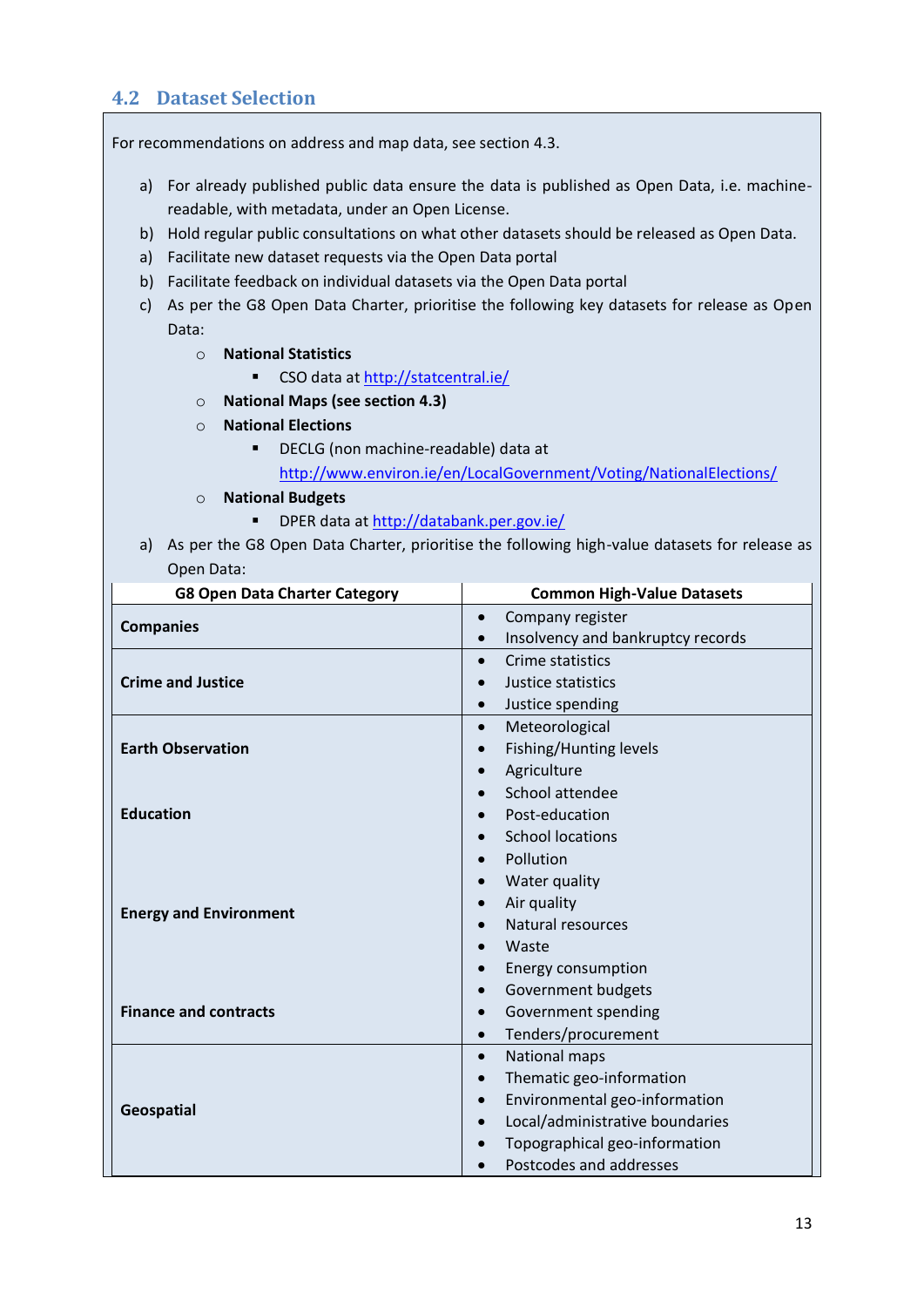| <b>Global Development</b>                      | Development aid<br>$\bullet$                      |  |  |  |
|------------------------------------------------|---------------------------------------------------|--|--|--|
|                                                | International assistance<br>$\bullet$             |  |  |  |
|                                                | Government structures and contacts<br>$\bullet$   |  |  |  |
|                                                | Government salaries and pay-scales<br>$\bullet$   |  |  |  |
| <b>Government Accountability and Democracy</b> | Legislation<br>$\bullet$                          |  |  |  |
|                                                | Hospitality/gift<br>$\bullet$                     |  |  |  |
|                                                | <b>Election results</b><br>$\bullet$              |  |  |  |
| <b>Health</b>                                  | Health performance Drug/prescription<br>$\bullet$ |  |  |  |
|                                                | Restaurant hygiene<br>$\bullet$                   |  |  |  |
| <b>Science and Research</b>                    | Research<br>$\bullet$                             |  |  |  |
|                                                | <b>Housing</b><br>$\bullet$                       |  |  |  |
| <b>Social Mobility and Welfare</b>             | Employment/unemployment<br>$\bullet$              |  |  |  |
|                                                | Social security/welfare<br>$\bullet$              |  |  |  |
| <b>Statistics</b>                              | <b>National statistics</b><br>$\bullet$           |  |  |  |
|                                                | Census<br>$\bullet$                               |  |  |  |
|                                                | Public transport schedules<br>$\bullet$           |  |  |  |
|                                                | Public transport stops<br>$\bullet$               |  |  |  |
| <b>Transport and Infrastructure</b>            | Road network<br>$\bullet$                         |  |  |  |
|                                                | Road traffic accidents                            |  |  |  |

- a) For already published public data ensure the data is published as Open Data, i.e. machinereadable, with metadata, under an Open License.
- b) Hold regular public consultations on what other datasets should be released as Open Data.
- c) Facilitate new dataset requests via the Open Data portal
- d) Facilitate feedback on individual datasets via the Open Data portal
- e) As per the G8 Open Data Charter, prioritise the aforementioned key datasets for release as Open Data.
- f) As per the G8 Open Data Charter, prioritise the aforementioned high-value datasets for release as Open Data.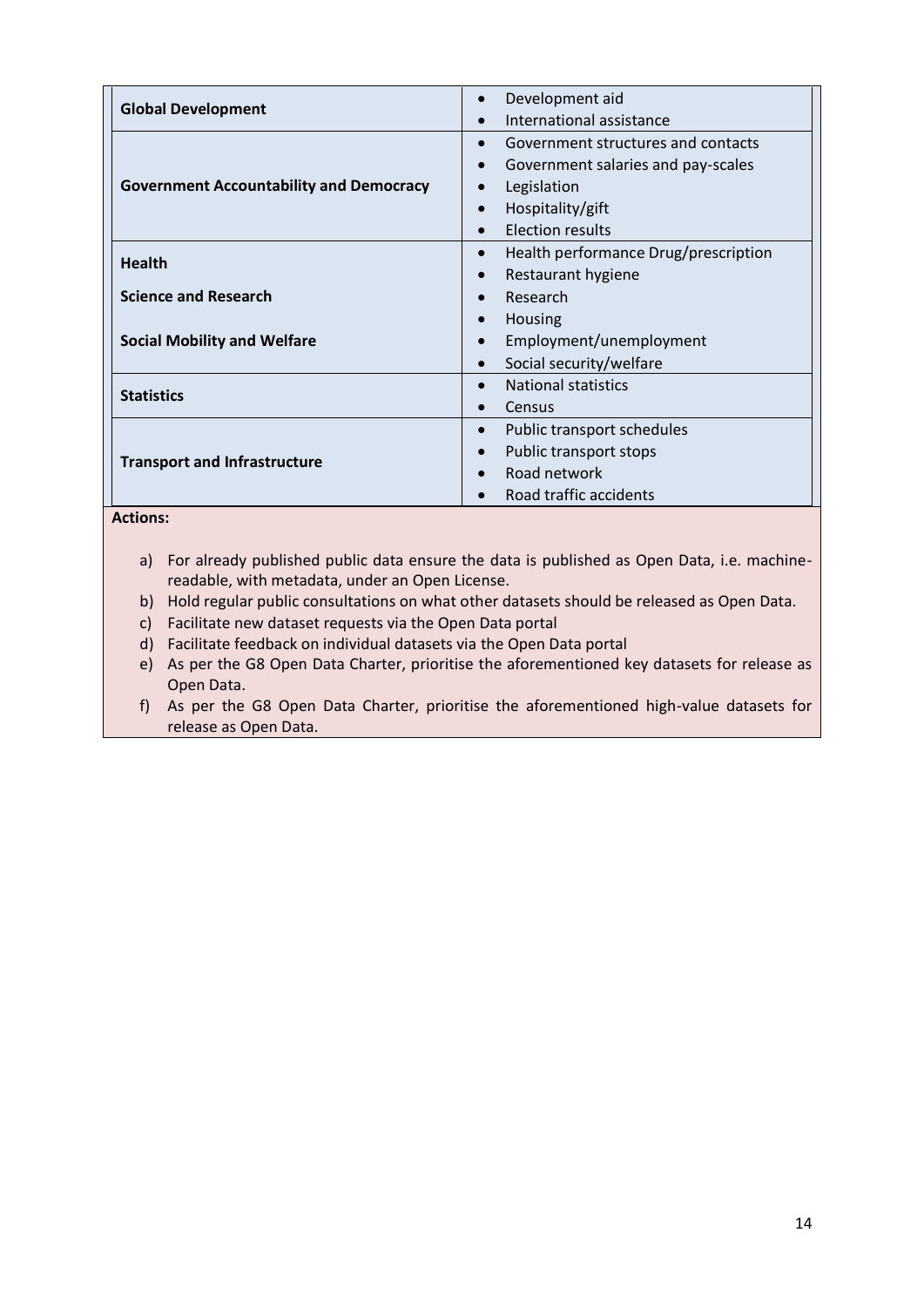# <span id="page-14-0"></span>**4.3 Address and Map Data**

### **Recommendations:**

- a) Explicitly outline an Open Spatial Data Strategy as part of the National Spatial Data Strategy.
- b) The Open Spatial Data Strategy should include:
	- $\circ$  a phased release plan of OSi data as Open Data similar to what is done by Ordnance Survey in the UK. The low-hanging fruit are the datasets currently distributed by the CSO, namely Electoral Divisions and Small Areas, which should be made available as Open Data. We also recommend to publish the Prime2 model and GUID structure as Open Data. We recommend the OSi moves towards Open Data practices.
	- o a phased release plan of GeoDirectory address data as Open Data, similar to in Denmark.
	- o the publication of postcodes as Open Data.
		- i. If postcodes are not to be released as Open Data, we recommend the investigation into other means to provide free public access to the information, for example, a lookup service should be publicly and freely available that matches postcode and statistical boundaries.
- c) Provide full access to map, address and postcode data in the National Mapping Agreement, for improved data sharing between public bodies.
- d) Include a representative of the National Spatial Data Strategy on the Open Data Governance Board to ensure both strategies are aligned.
- e) Carry out a full investigation into the potential and economic benefits of publishing all Irish address and map data as Open Data, including alternative sustainability models for OSi and GeoDirectory.

#### **Actions:**

- a) Explicitly outline an Open Spatial Data Strategy as part of the National Spatial Data Strategy.
- b) Release the Electoral Divisions, Small Areas, Prime2 model and GUID structure as Open Data
- c) Carry out a full investigation into the potential and economic benefits of publishing all Irish address and map data as Open Data, including alternative sustainability models for OSi and GeoDirectory.

### <span id="page-14-1"></span>**4.4 Data Privacy**

### **Recommendations:**

- a) Do not publish personal data as Open Data
- b) Abide by Data Protection law
- c) Do not use data privacy as an excuse not to publish Open Data if there are no data privacy concerns.
- d) For the publication of aggregated, statistical data, use standardised statistical methods
- e) If required, seek guidance on statistical methods from:
	- o in-house statistician
	- o Central Statistics Office
- f) If you have any concerns in relation to data privacy, contact the Data Protection Commissioner.

#### **Actions:**

a) Invite the Data Protection Commissioner to attend SIG meetings on a six-monthly basis.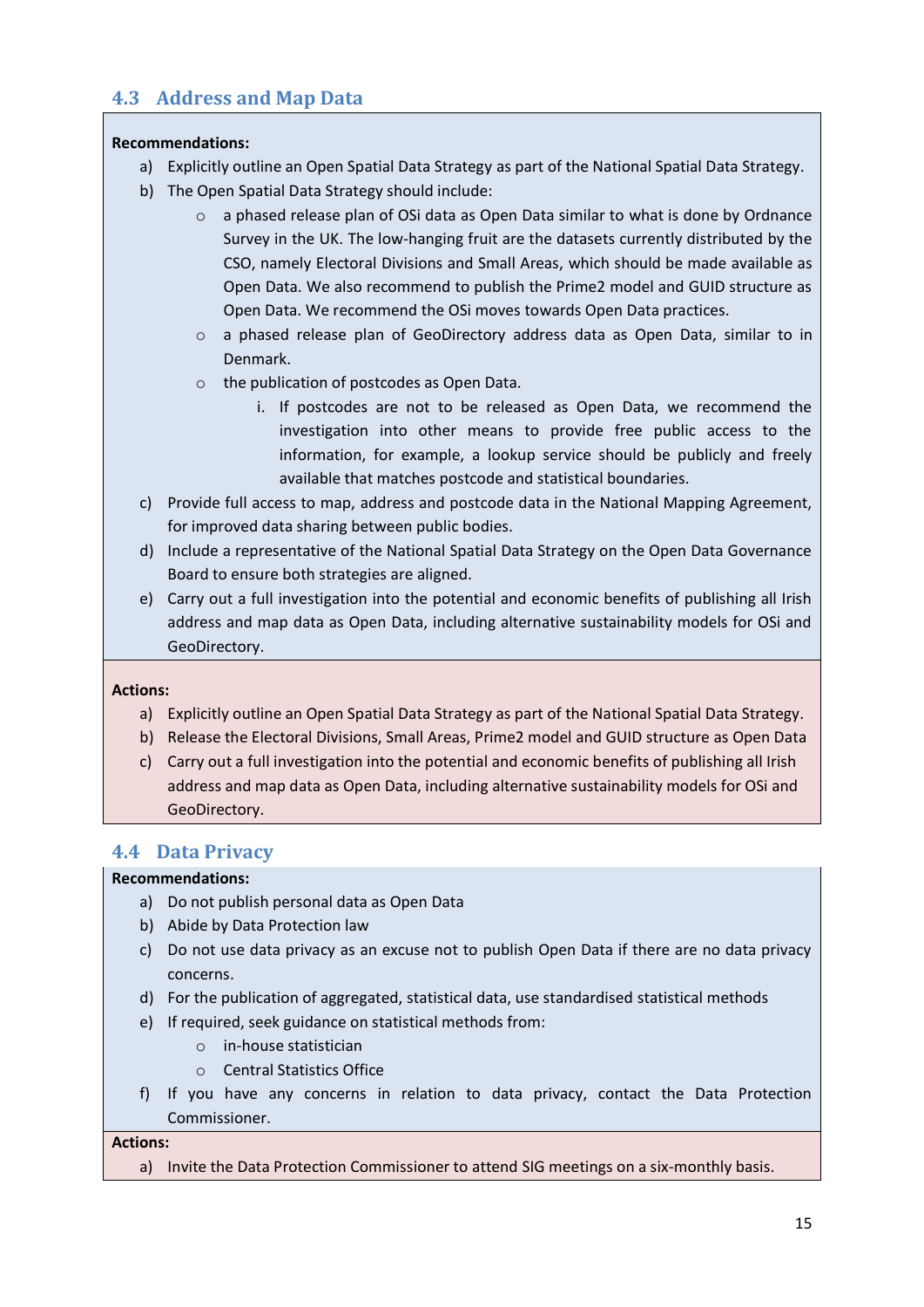# <span id="page-15-0"></span>**4.5 Licensing**

#### **Recommendations:**

- a) Associate all Open Data with an Open License
- b) The Open License:
	- o Should allow derivatives
	- o Should allow commercial use
	- o May require attribution
	- o May require share-alike
- c) Identify a standard Open License that should be associated with all Irish Open Data. The options are to:
	- i. adopt an existing Open License (such as CC 4.0),
	- ii. review the existing Irish PSI license, or
	- iii. create a new Open License

We recommend the adoption of CC 4.0, withstanding a legal examination to be overseen by SIG to ensure its compatibility in an Irish system.

d) Associate all metadata with the standard Irish Open License

#### **Actions:**

- a) Carry out a legal investigation into what Open License to use for Open Data in Ireland
- b) Recommend a standard Open License that should be associated with all Irish Open Data

### <span id="page-15-1"></span>**4.6 Data Formats**

#### **Recommendations:**

- a) All datasets published on the Open Data IRL Portal should be available as at least 3-star data.
- b) Datasets should be published in multiple formats, if available.
- c) Convert legacy data into non-proprietary and machine-readable formats with at least 3-star rating, starting with the high-value datasets.
- d) The publication of at least 3-star data should be built into data publication processes of all public bodies.
- e) Establish Ireland as a leader in the publication of 5-star Linked Open Data
- f) Create a dedicated 5-star data section of the Open Data IRL Portal
	- $\circ$  After one year, at least 15% of datasets should be published as 5-star Linked Open Data.
	- o After two years, at least 30% of datasets should be published as 5-star Linked Open Data.
	- o After five years, the Open Data IRL portal should be a fully compliant 5-star Linked Open Data platform.

- a) Convert high-value legacy data into non-proprietary and machine-readable formats with at least 3-star rating
- b) Embed the publication of 3-star data publication into existing data processes of public bodies.
- c) After one year, publish at least 15% of datasets as 5-star Linked Open Data.
- d) After two years, publish at least 30% of datasets as 5-star Linked Open Data.
- e) After five years, publish 100% datasets as 5-star Linked Open Data.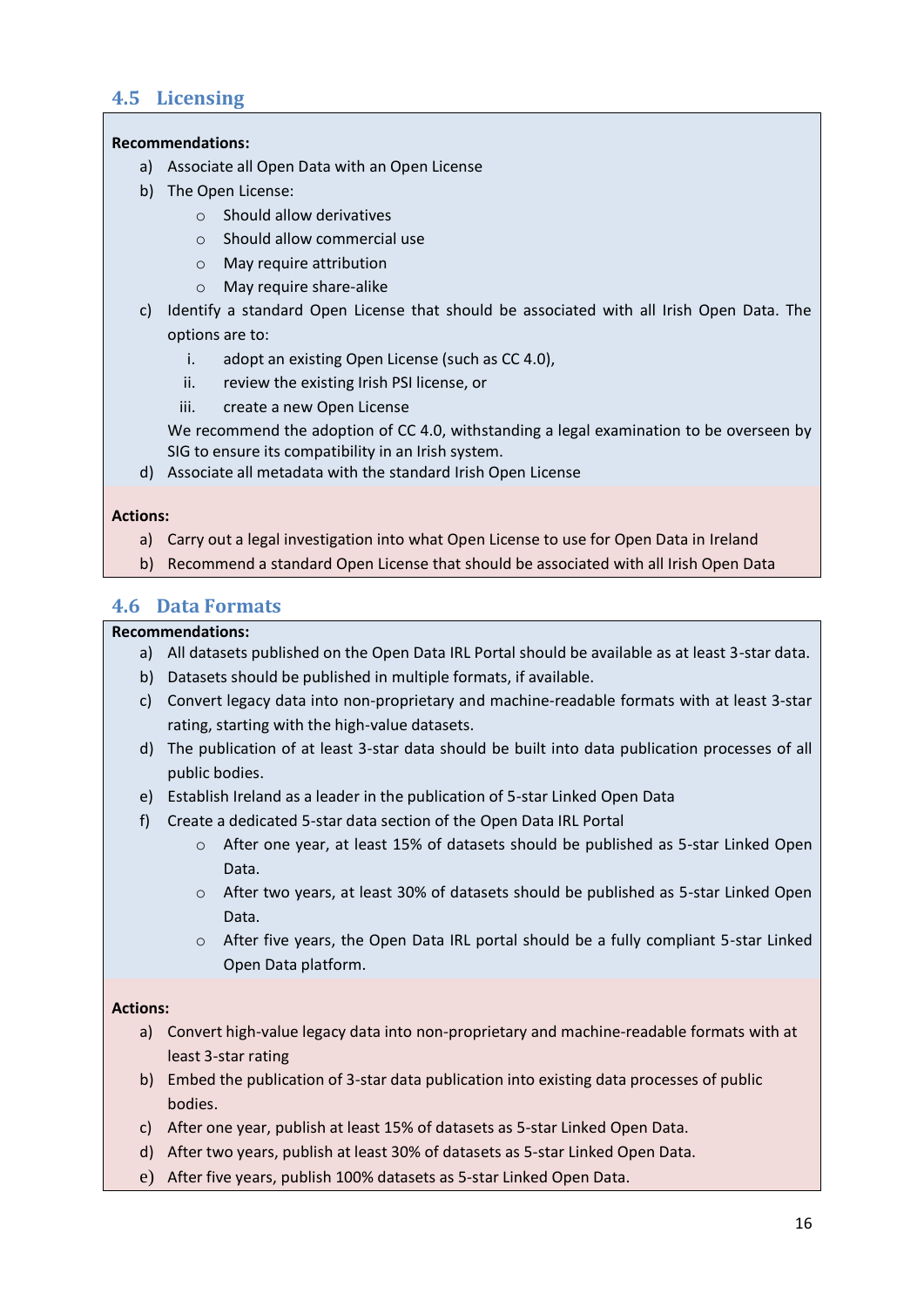## <span id="page-16-0"></span>**4.7 Metadata**

#### **Recommendations:**

- a) Any data release should be accompanied by high-quality metadata.
- b) Metadata should be provided according to a metadata standard.
- c) The DCAT standard should be used, enhanced with domain-specific standards such as ISO 19115 and the ISDI Profile where appropriate.
- d) Metadata should be made available with an Open License.
- e) Public sector bodies should also make available metadata for data that they hold but cannot presently release as Open Data.
- f) All metadata should be provided to a central location that enables search and discovery, such as the data.gov.ie portal.

### **Actions:**

a) Recommend a common metadata standard that should be associated with all Irish Open Data

### <span id="page-16-1"></span>**4.8 Data Standards**

#### **Recommendations:**

- a) Use international standards defined by reputable standards organisations, such as ISO, the European Commission, W3C, IETF, OGC and OASIS.
- b) Use and define national standards where international standards are unavailable or unsuitable
- c) For specific topics such as geospatial, statistics, or health, promote national standards defined by the responsible organisation (OSI, CSO, HIQA, etc.)
- d) Define a list of recommended data standards for use by Irish public bodies, similar to [http://vocab.data.gov/.](http://vocab.data.gov/) The list should be available on the Open Data IRL portal.

#### **Actions:**

a) Define a list of recommended data standards for use by Irish public bodies, similar t[o](http://vocab.data.gov/) [http://vocab.data.gov/.](http://vocab.data.gov/) The list should be available on the Open Data IRL portal.

# <span id="page-16-2"></span>**4.9 Unique Identifiers**

### **Recommendations:**

- a) Develop and adopt a national URI strategy
- b) Identify the reference data registers that are most widely used across the public sector, and prioritise the definition of URIs for their contents
- c) Document URI sets defined by public sector bodies on the data.gov.ie portal

- a) Develop and adopt a national URI strategy
- b) Identify the reference data registers that are most widely used across the public sector, and prioritise the definition of URIs for their contents
- c) Document URI sets defined by public sector bodies on the data.gov.ie portal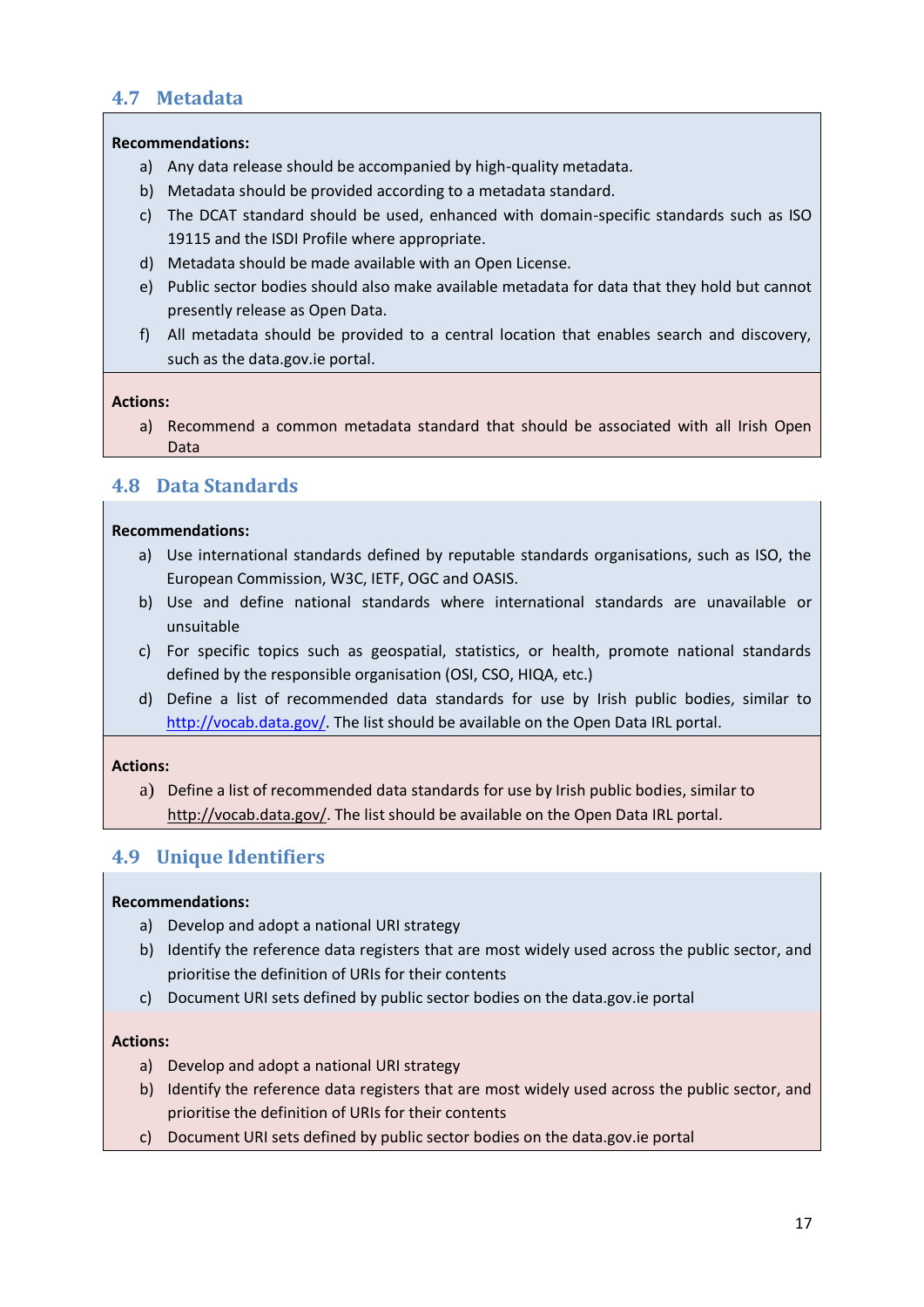### <span id="page-17-0"></span>**4.10 Data Access**

#### **Recommendations:**

- a) Provide all Open Data as bulk data.
- b) Put a process in place to ensure the bulk data is kept up-to-date.
- c) Publish real-time data as feeds
- d) If there is a demand from users for an API, consider providing an API
	- o Use existing API standards whenever possible, e.g. the OGC web services or SPARQL
	- $\circ$  Before creating a new API, collaborate with potential users on its structure
- e) Provide complete documentation for each API

#### **Actions:**

a) Put a process in place to ensure the bulk data is kept up-to-date.

### <span id="page-17-1"></span>**4.11 Data Discovery**

#### **Recommendations:**

- a) The Irish Open Data Platform should be built on CKAN, because it is:
	- o Open Source
	- o Free to download and use
	- o Mature
	- o Has an active community continually improving it
	- o Possible to extend
	- $\circ$  Technical expertise on use of CKAN already exists across Irish Open Data community
- b) Public bodies have taken administrative ownership of their own datasets

- a) Implement the beta version of data.gov.ie to include:
	- $\circ$  Section that facilitates new dataset requests and official responses to and statistics about dataset requests.
	- o Section that facilitates feedback on individual datasets
	- o Linked Data section, with SPARQL endpoint
	- o Data usage/impact section
	- o Social media
	- o Methods for synchronising/federating with other, e.g. departmental, data catalogues
	- o Ability to host datasets directly on the portal, with preview for the most common data formats
- b) Implement the first complete release of data.gov.ie, which will be fully Open Data compliant, meaning it will only contain data that is available in machine-readable format, with standardised metadata, under an Open License.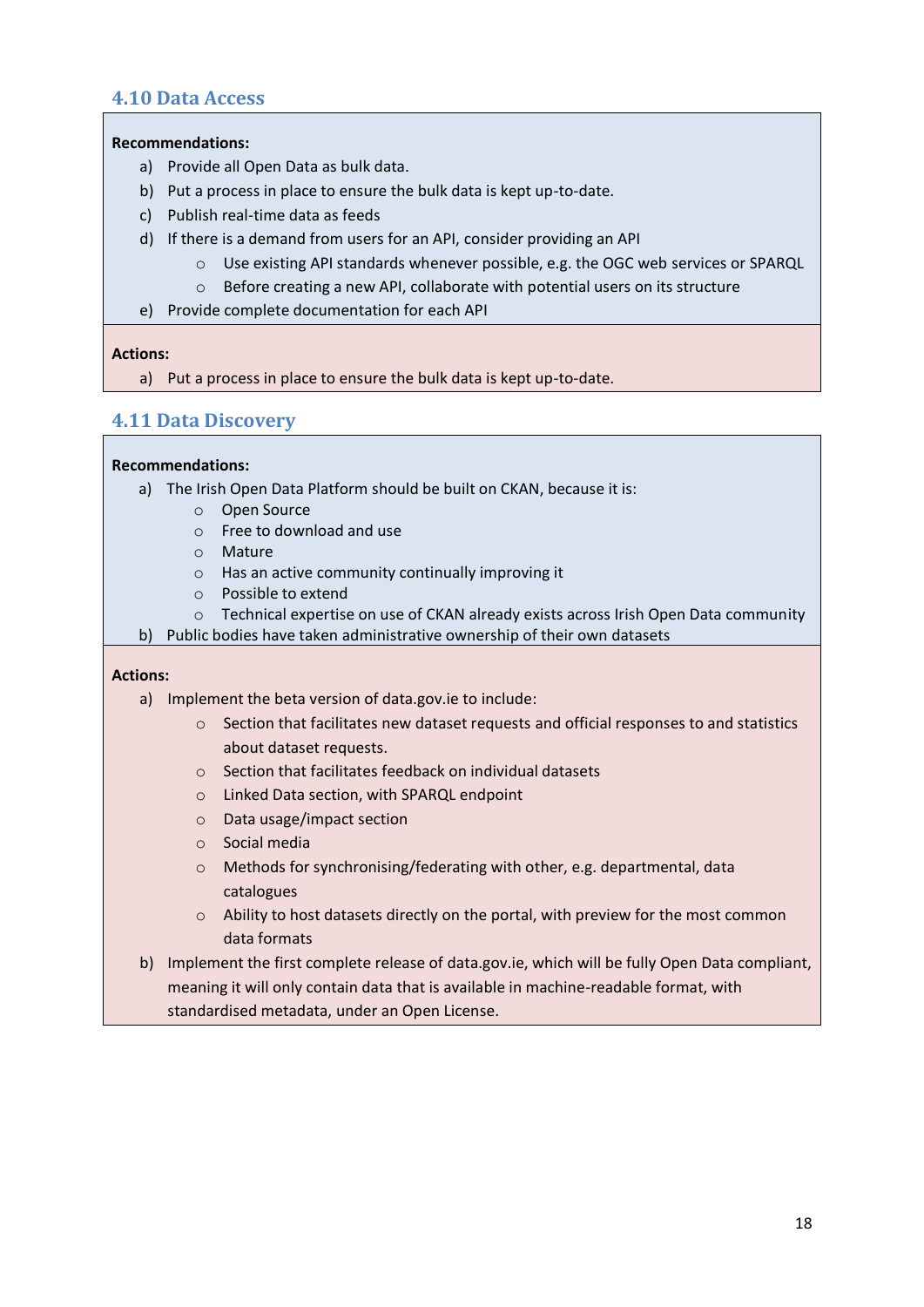# <span id="page-18-0"></span>**4.12 Supporting Public Bodies**

#### **For Central Government:**

#### **Recommendations:**

- a) Leadership
	- $\circ$  Continue strong political leadership of Open Data Initiative from the Government, and in particular Department of Public Expenditure and Reform
	- o Appoint an Open Data Officer (person/team) within the Department of Public Expenditure and Reform, who will be responsible for overseeing Open Data Ireland.
	- o Encourage Open Data Leadership with all management teams throughout the public sector
- b) Policy
	- o Define a national Open Data Strategy, including commitments, goals, and principles. This should be published as the Irish G8 Open Data Action Plan.
	- o Consider incorporating Open Data skills into Performance Management and Development System (PMDS)

#### c) Financial

- o Commit financial support for:
	- the release of high-value datasets from public bodies
		- $\blacksquare$  the release of demand-driven datasets from public bodies
		- capacity-building of public bodies
		- the ongoing upkeep and maintenance of the Open Data portal
		- user engagement activities
		- SMEs/start-ups to use, or support the use of, Open Data, e.g. seed-funding, innovation vouchers
- o The success of the Irish Open Data initiative depends on the commitment of adequate resources. We recommend the adaptation of the UK Open Data resource commitment, as outlined in the Best Practices Handbook.
- d) Capacity-building
	- o Provide training for public bodies, to include general Open Data knowledge, data management, technical and operational

- a) Appoint an Open Data Board, Open Data Steering and Implementation Group and an Open Data Officer in DPER
- b) Define a National Open Data Strategy, including commitments, goals, and principles,
- c) Commit financial support for:
	- o the release of high-value datasets from public bodies
	- o the release of demand-driven datasets from public bodies
	- o capacity-building of public bodies
	- o the ongoing upkeep and maintenance of the Open Data portal
	- o user engagement activities
	- o SMEs/start-ups to use, or support the use of, Open Data, e.g. seed-funding, innovation vouchers
- d) Provide training for public bodies, to include general Open Data knowledge, data management, technical and operational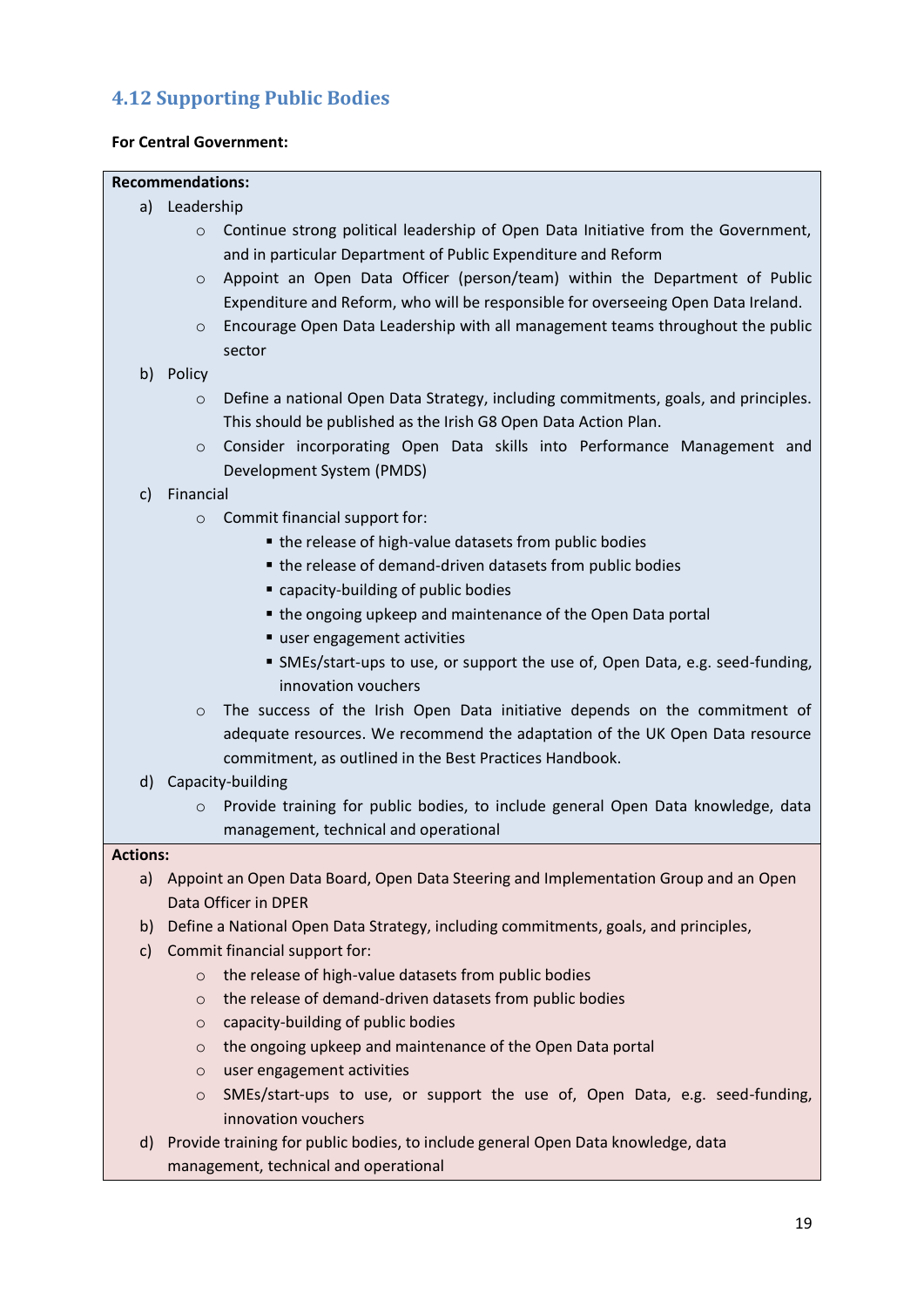#### **For Each Public Body**

#### **Recommendations:**

- a) Follow best-practices for publishing Open Data, as set out in this report
- b) Designate a person/team who is responsible for Open Data
- c) Create an Open Data strategy for your public body, including high-value datasets, goals and a timeframe.
- d) When publishing a high-value dataset as Open Data, assess complete data lifecycle (e.g. collection, recording, storage, publication, archiving) in terms of potential data sharing, not only data usage for a particular purpose. Can elements of the data lifecycle process be improved upon or automated? For example, is metadata defined? Is the data modelled using standard vocabularies? Are privacy issues clearly addressed?
- e) Investigate and redesign current work practices and processes to facilitate sharing of data.
- f) Participate in Open Data training sessions.
- g) Ensure the public body is represented on Open Data governance boards.
- h) Communicate suggestions or challenges to Open Data governance boards.

#### **Actions:**

- a) Designate a person/team who is responsible for Open Data
- b) Create an Open Data strategy for your public body, including high-value datasets, goals and a timeframe.
- c) Investigate and redesign current work practices and processes to facilitate sharing of data.
- d) Publish data

### <span id="page-19-0"></span>**4.13 Engaging Data Users**

#### **Recommendations**

- a) In order to be successful Open Data has to be user-centric.
- b) Engage widely with the Open Data community
	- $\circ$  Organise hackathons, competitions and tutorials to encourage the use of Open Data
	- o Facilitate new dataset requests via the Open Data portal
	- o Facilitate feedback on individual datasets via the Open Data portal
	- o Disseminate Open Data news, events, and new datasets via social media
	- o Be open, visible and responsive to communication on Open Data topics
- c) Encourage the use of Open Data beyond the existing community, for example, via existing tech and domain-specific groups and organisations.
- d) Assign a dedicated budget for user engagement

#### **Actions:**

1. Engage widely with the Open Data community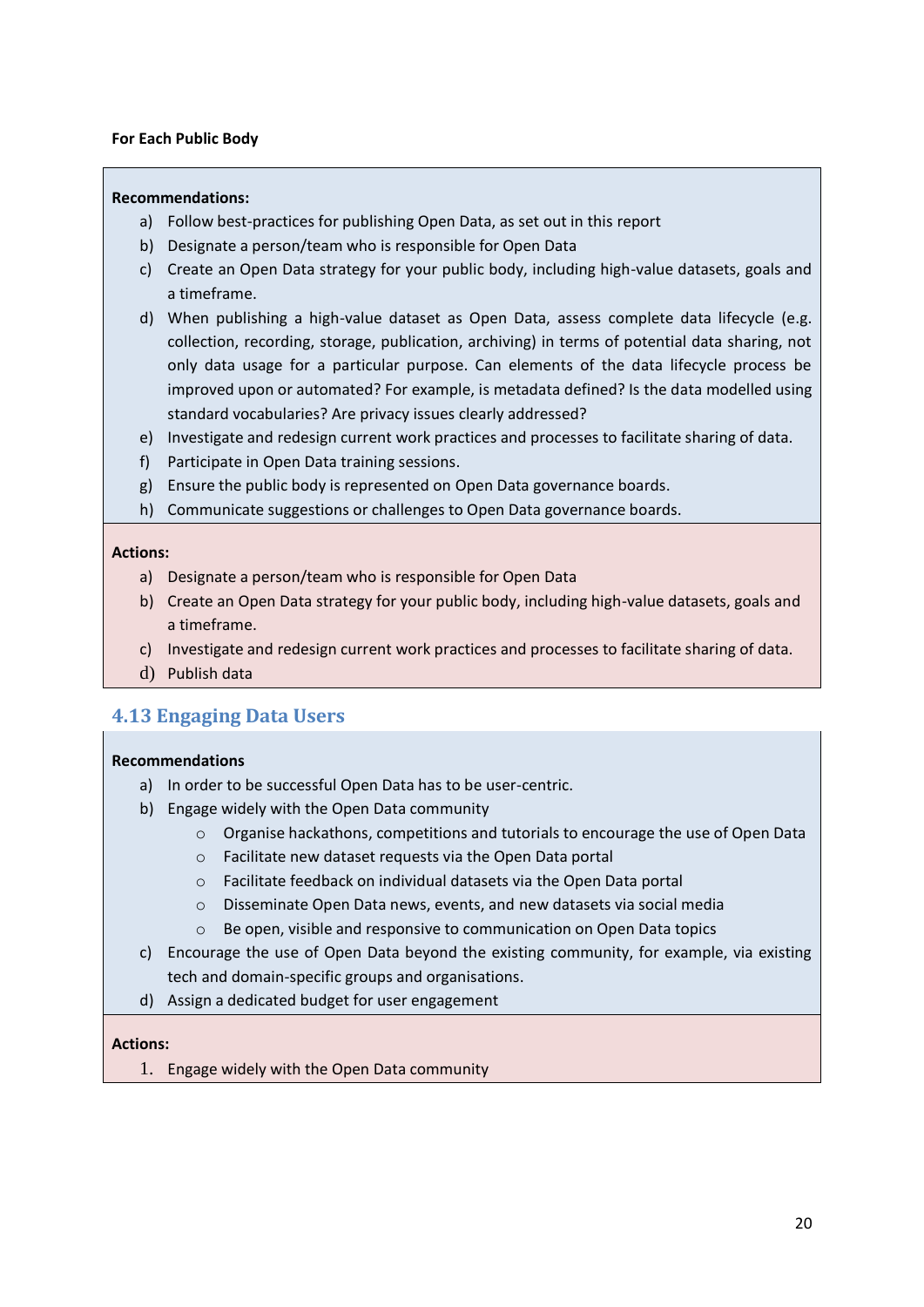# <span id="page-20-0"></span>**4.14 Encouraging Commercial Use of Data**

#### **Recommendations:**

- a) Publish Open Data with commercial reuse in mind
- b) Create targeted business user engagement activities
- c) Collaborate with potential commercial users of Open Data when considering which standards, formats, APIs, etc. to use.
- d) Provide funding for SMEs/start-ups to use, or support the use of, Open Data, e.g. seedfunding, innovation vouchers
- e) If there exists fees for data usage (non Open Data), e.g. for address and map data, set price points for SMEs/start-ups and trial usage periods.

#### **Actions:**

- a) Create targeted business user engagement activities
- b) Provide funding for SMEs/start-ups to use, or support the use of, Open Data, e.g. seedfunding, innovation vouchers

# <span id="page-20-1"></span>**4.15 Evaluating Impact**

#### **Recommendations:**

- a) Define an evaluation framework that assesses the readiness, implementation and impact of the Open Data initiative.
- b) Evaluate the Open Data initiative at both the macro and micro level
- c) Study case-studies of Open Data in use to get a clear understanding of the impact of Open Data in particular sectors and under a certain set of conditions.
- d) Utilise international evaluations, such as the OGP Independent Reporting Mechanism, Open Data Barometer, and the OKFN Open Data Index, to understand and improve the national Open Data initiative.
- e) Collaborate with academia to study the impact of Open Data.
- f) The progress/findings of the evaluation framework should be published by the Steering and Implementation Group annually.
- g) An independent review of the national Open Data Initiative should be carried out biannually.

- a) Define an evaluation framework that assesses the readiness, implementation and impact of the Open Data initiative.
- b) Publish the progress/findings of the evaluation framework annually.
- c) Carry out an independent review of the national Open Data Initiative biannually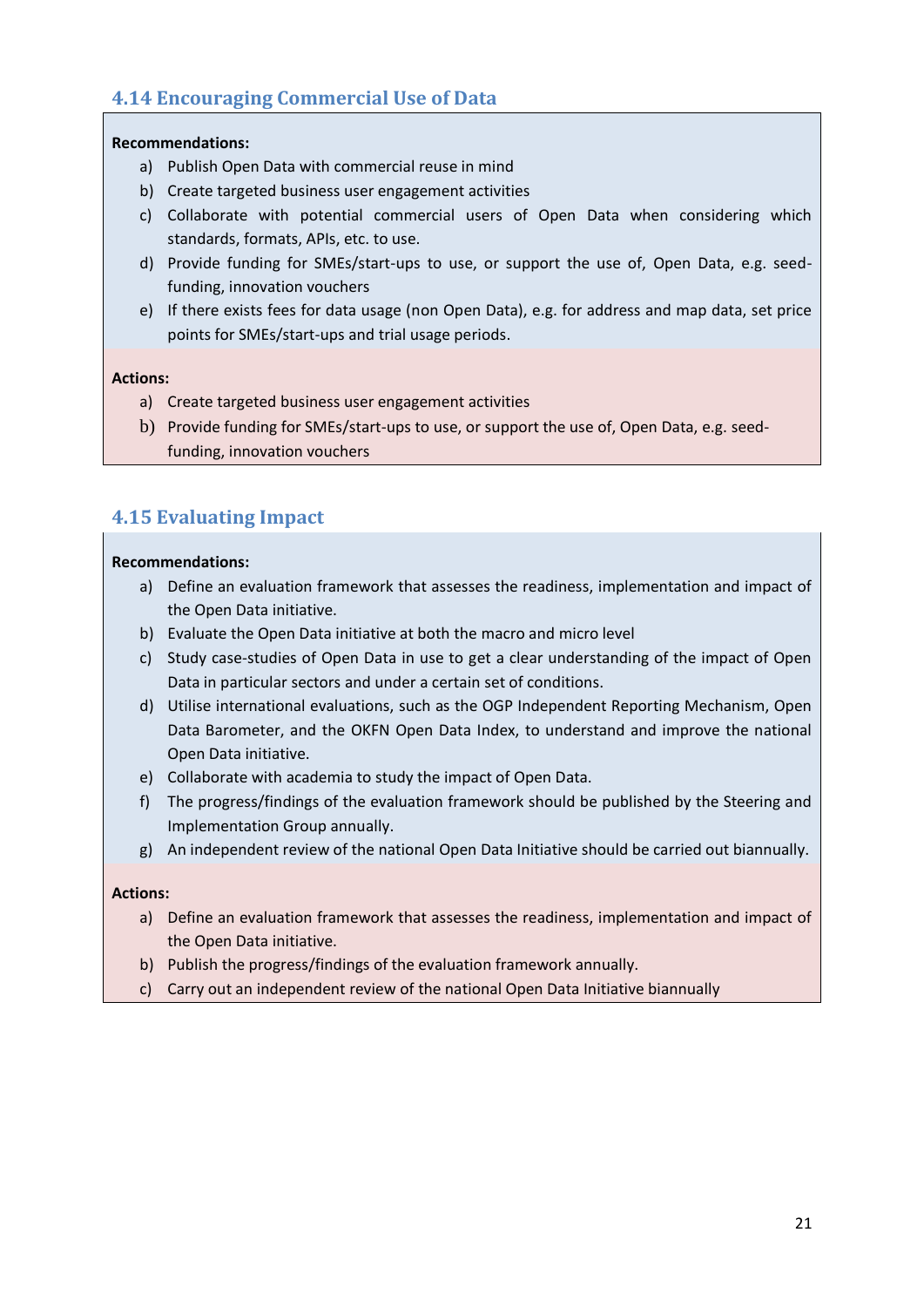# **5 Roadmap**

The Open Data Ireland Roadmap covers the three-year period from Jul-Sep 2014 (Q3 2014) to Apr-Jun 2017 (Q2 2017)

<span id="page-21-0"></span>

| ID  | <b>Action</b>                                                                                                                                          | <b>Start</b> | <b>End</b> | Responsible                  | <b>Objective</b> |  |  |
|-----|--------------------------------------------------------------------------------------------------------------------------------------------------------|--------------|------------|------------------------------|------------------|--|--|
|     | Governance                                                                                                                                             |              |            |                              |                  |  |  |
| 1.1 | Appoint Open Data Board                                                                                                                                | Q3 2014      | Q3 2014    | <b>DPER</b>                  | S1, L3, M6       |  |  |
| 1.2 | Appoint Steering and Implementation Group (SIG)                                                                                                        | Q3 2014      | Q3 2014    | <b>DPER</b>                  | S1, L3           |  |  |
| 1.3 | Appoint Open Data Officer                                                                                                                              | Q3 2014      | Q3 2014    | <b>DPER</b>                  | S1, L3           |  |  |
| 1.4 | Review and confirm the National Open Data Roadmap                                                                                                      | Q3 2014      | Q3 2014    | <b>DPER</b>                  | S <sub>3</sub>   |  |  |
|     | <b>Carrying out a Data Audit</b>                                                                                                                       |              |            |                              |                  |  |  |
| 2.1 | Each public body should carry out a data audit of the data they currently manage.                                                                      | Q3 2014      | Q4 2014    | All Public Bodies            | S6, S7           |  |  |
| 2.2 | Those datasets that are recognised as 'high-value' should be released proactively                                                                      | Q3 2014      | Q2 2015    | Public Bodies,<br><b>SIG</b> | S5, S6           |  |  |
| 2.3 | The data audit results should be made available on the national Open Data<br>portal, so that users can request the publication of the complete dataset | Q3 2014      | Q2 2015    | SIG                          | S5, S9           |  |  |
|     | (demand-driven publication).                                                                                                                           |              |            |                              |                  |  |  |
|     | <b>Dataset Selection</b>                                                                                                                               |              |            |                              |                  |  |  |
| 3.1 | For already published public data ensure the data is published as Open Data, i.e.<br>machine-readable, with metadata, under an Open License.           | Q3 2014      | Q2 2015    | SIG                          | S5, S6           |  |  |
| 3.2 | Hold regular public consultations on what other datasets should be released as<br>Open Data.                                                           | Q3 2014      | Ongoing    | SIG                          | S <sub>9</sub>   |  |  |
| 3.3 | Facilitate new dataset requests via the Open Data portal                                                                                               | Q3 2014      | Ongoing    | SIG                          | S <sub>9</sub>   |  |  |
| 3.4 | Facilitate feedback on individual datasets via the Open Data portal                                                                                    | Q3 2014      | Ongoing    | SIG                          | S <sub>9</sub>   |  |  |
| 3.5 | As per the G8 Open Data Charter, prioritise the aforementioned key datasets for<br>release as Open Data.                                               | Q3 2014      | Q2 2015    | SIG                          | S5, S6, M3       |  |  |
| 3.6 | As per the G8 Open Data Charter, prioritise the aforementioned high-value<br>datasets for release as Open Data.                                        | Q3 2014      | Q4 2015    | SIG                          | S5, S6, M3       |  |  |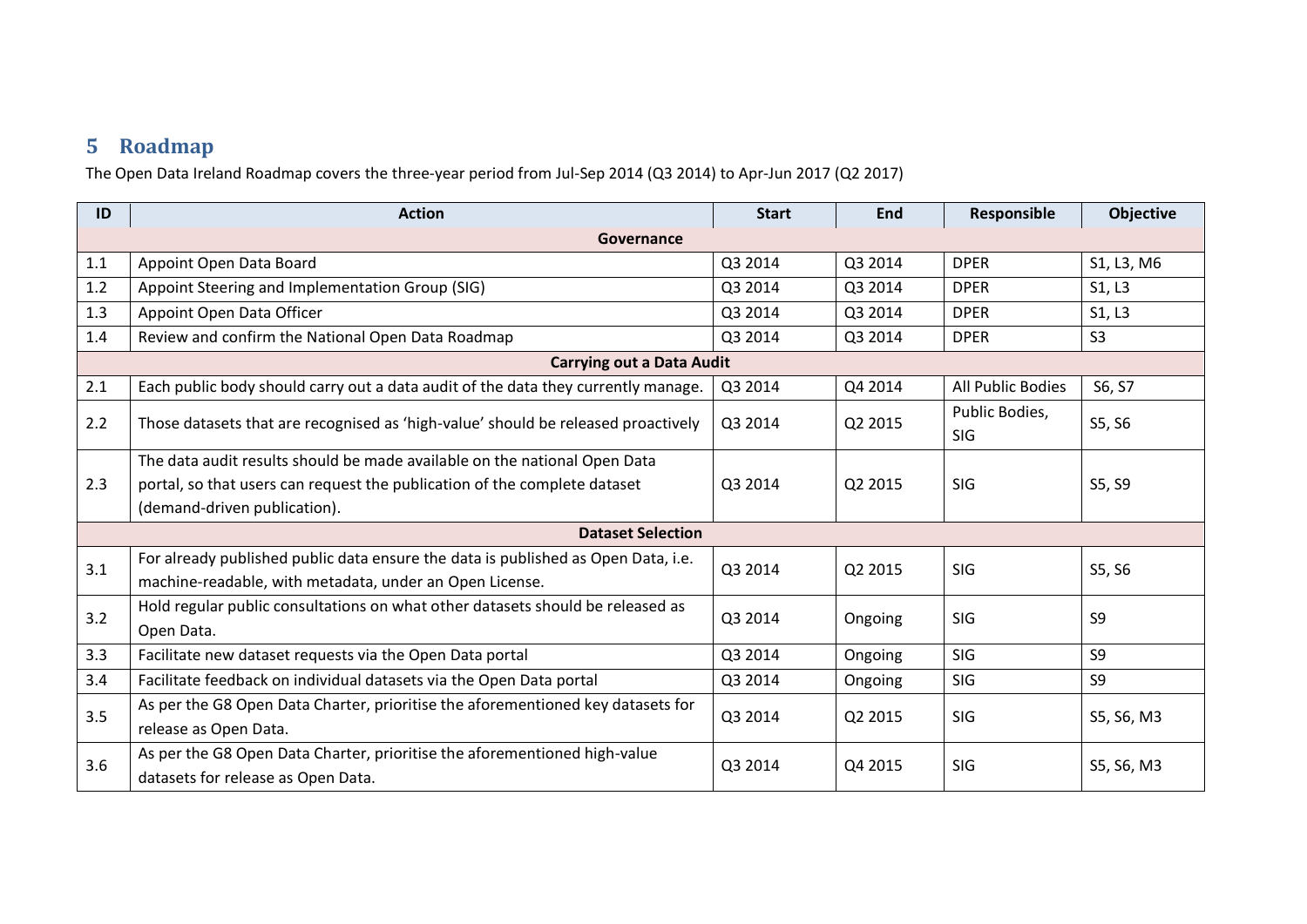| ID                          | <b>Action</b>                                                                                                                                                                                                  | <b>Start</b> | End     | Responsible                                                                         | <b>Objective</b> |  |  |
|-----------------------------|----------------------------------------------------------------------------------------------------------------------------------------------------------------------------------------------------------------|--------------|---------|-------------------------------------------------------------------------------------|------------------|--|--|
| <b>Address and Map Data</b> |                                                                                                                                                                                                                |              |         |                                                                                     |                  |  |  |
| 4.1                         | Explicitly outline an Open Spatial Data Strategy as part of the National Spatial<br>Data Strategy.                                                                                                             | Q3 2014      | Q4 2014 | ODB (in<br>collaboration<br>with National<br><b>Spatial Data</b><br>Strategy Group) | S2, M6           |  |  |
| 4.2                         | Release the Electoral Divisions, Small Areas, Prime2 model and GUID structure as<br>Open Data                                                                                                                  | Q3 2014      | Q4 2014 | OSi                                                                                 | S2, M3           |  |  |
| 4.3                         | Carry out a full investigation into the potential and economic benefits of<br>publishing all Irish address and map data as Open Data, including alternative<br>sustainability models for OSi and GeoDirectory. | Q3 2014      | Q1 2015 | SIG                                                                                 | M <sub>3</sub>   |  |  |
|                             | <b>Data Privacy</b>                                                                                                                                                                                            |              |         |                                                                                     |                  |  |  |
| 5.1                         | Invite the Data Protection Commissioner to attend SIG meetings on a six-monthly<br>basis                                                                                                                       | Q3 2014      | Ongoing | SIG                                                                                 | L <sub>6</sub>   |  |  |
|                             | <b>Licensing</b>                                                                                                                                                                                               |              |         |                                                                                     |                  |  |  |
| 6.1                         | Carry out a legal investigation into what Open License to use for Open Data in<br>Ireland                                                                                                                      | Q3 2014      | Q4 2014 | SIG                                                                                 | <b>S4</b>        |  |  |
| 6.2                         | Recommend a standard Open License that should be associated with all Irish<br>Open Data                                                                                                                        | Q3 2014      | Q4 2014 | SIG                                                                                 | <b>S4</b>        |  |  |
|                             | <b>Data Formats</b>                                                                                                                                                                                            |              |         |                                                                                     |                  |  |  |
| 7.1                         | Convert high-value legacy data into non-proprietary and machine-readable<br>formats with at least 3-star rating                                                                                                | Q3 2014      | Q4 2014 | SIG                                                                                 | S <sub>6</sub>   |  |  |
| 7.2                         | Embed the publication of 3-star data publication into existing data processes of<br>public bodies.                                                                                                             | Q3 2014      | Q4 2015 | Public Bodies,<br>SIG                                                               | S6, L1           |  |  |
| 7.3                         | After one year, publish at least 15% of datasets as 5-star Linked Open Data.                                                                                                                                   | Q3 2014      | Q2 2015 | SIG                                                                                 | S <sub>8</sub>   |  |  |
| 7.4                         | After two years, publish at least 30% of datasets as 5-star Linked Open Data.                                                                                                                                  | Q2 2015      | Q2 2016 | SIG                                                                                 | M <sub>5</sub>   |  |  |
| 7.5                         | After five years, publish 100% datasets as 5-star Linked Open Data.                                                                                                                                            | Q2 2016      | Q2 2017 | SIG                                                                                 | L2               |  |  |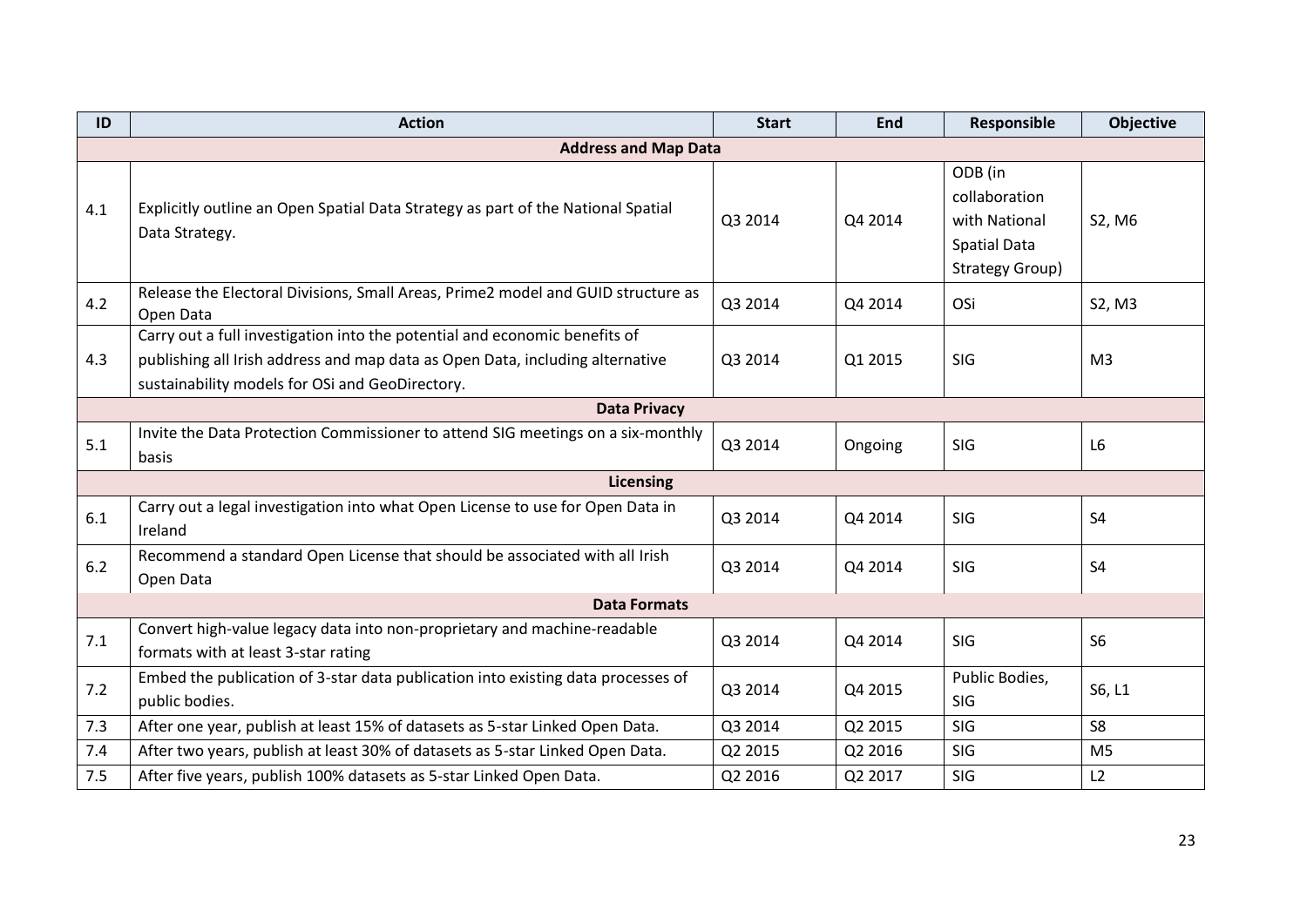| ID   | <b>Action</b>                                                                              | <b>Start</b> | End     | Responsible           | Objective      |  |  |  |
|------|--------------------------------------------------------------------------------------------|--------------|---------|-----------------------|----------------|--|--|--|
|      | <b>Metadata</b>                                                                            |              |         |                       |                |  |  |  |
| 8.1  | Recommend a common metadata standard that should be associated with all<br>Irish Open Data | Q3 2014      | Q4 2014 | SIG                   | S6, M1         |  |  |  |
|      | <b>Data Standards</b>                                                                      |              |         |                       |                |  |  |  |
|      | Define a list of recommended data standards for use by Irish public bodies,                |              |         |                       |                |  |  |  |
| 9.1  | similar to http://vocab.data.gov/. The list should be available on the Open Data           | Q3 2014      | Q2 2015 | <b>SIG</b>            | M1             |  |  |  |
|      | IRL portal.                                                                                |              |         |                       |                |  |  |  |
|      | <b>Unique Identifiers</b>                                                                  |              |         |                       |                |  |  |  |
| 10.1 | Develop and adopt a national URI strategy                                                  | Q3 2014      | Q4 2014 | SIG                   | S6, M1, M6     |  |  |  |
| 10.2 | Identify the reference data registers that are most widely used across the public          | Q3 2014      | Q2 2015 | SIG                   | S6, M1         |  |  |  |
|      | sector, and prioritise the definition of URIs for their contents                           |              |         |                       |                |  |  |  |
| 10.3 | Document URI sets defined by public sector bodies on the data.gov.ie portal                | Q3 2014      | Q2 2015 | SIG                   | S6, M1         |  |  |  |
|      | <b>Data Access</b>                                                                         |              |         |                       |                |  |  |  |
| 11.1 | Put a process in place to ensure the bulk data is kept up-to-date.                         |              | Q4 2014 | Public Bodies,<br>SIG | S6, M1         |  |  |  |
|      | <b>Data Discovery</b>                                                                      |              |         |                       |                |  |  |  |
|      | Implement the beta version of data.gov.ie to include:                                      |              |         |                       |                |  |  |  |
|      | Section that facilitates new dataset requests and official responses to and<br>$\circ$     |              |         |                       |                |  |  |  |
|      | statistics about dataset requests.                                                         |              |         |                       |                |  |  |  |
|      | Section that facilitates feedback on individual datasets<br>$\Omega$                       |              |         |                       |                |  |  |  |
|      | Linked Data section, with SPARQL endpoint<br>$\circ$                                       |              |         |                       |                |  |  |  |
| 12.1 | Data usage/impact section<br>$\circ$                                                       | Q3 2014      | Q3 2014 | SIG                   | S <sub>5</sub> |  |  |  |
|      | Social media<br>$\circ$                                                                    |              |         |                       |                |  |  |  |
|      | Methods for synchronising/federating with other, e.g. departmental, data<br>$\circ$        |              |         |                       |                |  |  |  |
|      | catalogues                                                                                 |              |         |                       |                |  |  |  |
|      | Ability to host datasets directly on the portal, with preview for the most<br>$\circ$      |              |         |                       |                |  |  |  |
|      | common data formats                                                                        |              |         |                       |                |  |  |  |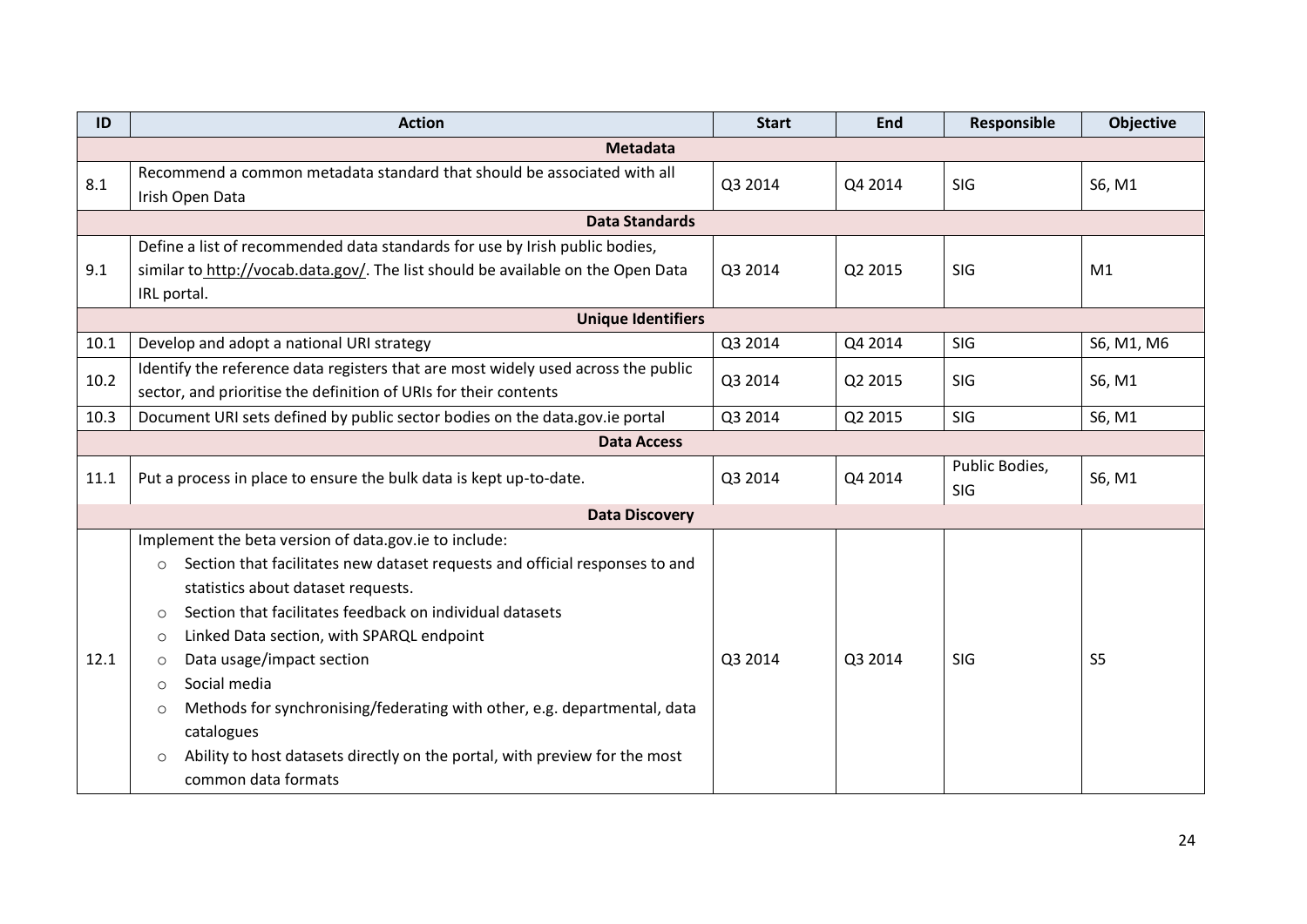| ID   | <b>Action</b>                                                                                                                                                                                                                                                                                                                                                                                                                                                | <b>Start</b> | <b>End</b> | Responsible       | <b>Objective</b> |  |  |
|------|--------------------------------------------------------------------------------------------------------------------------------------------------------------------------------------------------------------------------------------------------------------------------------------------------------------------------------------------------------------------------------------------------------------------------------------------------------------|--------------|------------|-------------------|------------------|--|--|
| 12.2 | Implement the first complete release of data.gov.ie, which will be fully Open<br>Data compliant, meaning it will only contain data that is available in machine-<br>readable format, with standardised metadata, under an Open License.                                                                                                                                                                                                                      | Q3 2014      | Q1 2015    | SIG               | S <sub>5</sub>   |  |  |
|      | <b>Supporting Public Bodies</b>                                                                                                                                                                                                                                                                                                                                                                                                                              |              |            |                   |                  |  |  |
| 13.1 | Define a National Open Data Strategy, including commitments, goals, and<br>principles                                                                                                                                                                                                                                                                                                                                                                        | Q3 2014      | Q4 2014    | ODB               | S1, M4, L1, M6   |  |  |
| 13.2 | Commit financial support for:<br>the release of high-value datasets from public bodies<br>$\circ$<br>the release of demand-driven datasets from public bodies<br>$\circ$<br>capacity-building of public bodies<br>$\circ$<br>the ongoing upkeep and maintenance of the Open Data portal<br>$\circ$<br>user engagement activities<br>$\circ$<br>SMEs/start-ups to use, or support the use of, Open Data, e.g. seed-funding,<br>$\circ$<br>innovation vouchers | Q3 2014      | Q4 2014    | <b>ODB</b>        | S9, S10, S11     |  |  |
| 13.3 | Provide training for public bodies, to include general Open Data knowledge, data<br>management, technical and operational                                                                                                                                                                                                                                                                                                                                    | Q3 2014      | Q1 2015    | SIG               | <b>S11</b>       |  |  |
| 13.4 | Designate a person/team within each public body who is responsible for Open<br>Data                                                                                                                                                                                                                                                                                                                                                                          | Q3 2014      | Q4 2014    | All Public Bodies | <b>S11</b>       |  |  |
| 13.5 | Create an Open Data strategy for your public body, including high-value datasets,<br>goals and a timeframe.                                                                                                                                                                                                                                                                                                                                                  | Q3 2014      | Q1 2015    | All Public Bodies | S6/S7            |  |  |
| 13.6 | Investigate and redesign current work practices and processes to facilitate<br>sharing of data.                                                                                                                                                                                                                                                                                                                                                              |              |            |                   |                  |  |  |
| 13.7 | Publish data                                                                                                                                                                                                                                                                                                                                                                                                                                                 | Q3 2014      | Q1 2015    | All Public Bodies | S6/S7            |  |  |
|      | <b>Engaging Data Users</b>                                                                                                                                                                                                                                                                                                                                                                                                                                   |              |            |                   |                  |  |  |
| 14.1 | Engage widely with the Open Data community                                                                                                                                                                                                                                                                                                                                                                                                                   | Q3 2014      | Ongoing    | SIG               | S9, M2, L5       |  |  |
|      | <b>Encouraging Commercial Use of Data</b>                                                                                                                                                                                                                                                                                                                                                                                                                    |              |            |                   |                  |  |  |
| 15.1 | Create targeted business user engagement activities                                                                                                                                                                                                                                                                                                                                                                                                          | Q3 2014      | Ongoing    | SIG               | S10, M2          |  |  |
| 15.2 | Provide funding for SMEs/start-ups to use, or support the use of, Open Data, e.g.<br>seed-funding, innovation vouchers                                                                                                                                                                                                                                                                                                                                       | Q3 2014      | Q1 2015    | ODB               | <b>S10</b>       |  |  |